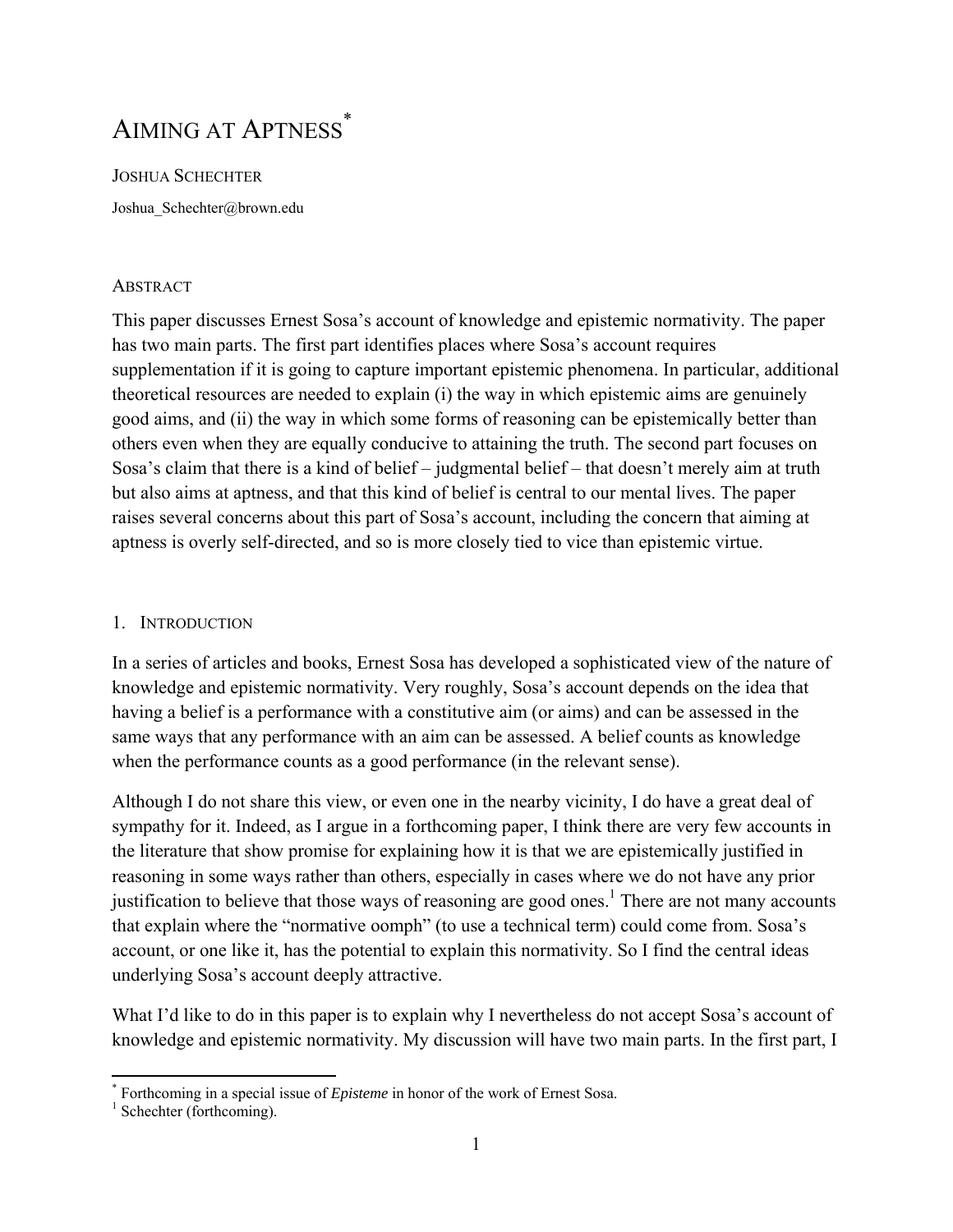will identify two places where I think Sosa's account requires supplementation with additional theoretical resources if it is going to provide an account of epistemic normativity. Supplementing the account in these ways strengthens the view. But it also begins to suggest that we should take a different general approach to explaining epistemic normativity. This is where my biggestpicture concerns about Sosa's view lie.

In the second part of the paper, I will turn to a specific part of Sosa's account, a part that he has recently been emphasizing.<sup>2</sup> In particular, Sosa argues that there is a kind of belief – judgmental belief – that doesn't merely aim at truth but also aims at "aptness", that this kind of belief is centrally important to our mental lives, and that this kind of belief is (in some sense) a higher grade of belief than belief that merely aims at truth. I will present a few concerns about this part of Sosa's picture. My objections are not conclusive, merely suggestive. But they provide reasons to be wary of the idea that there is an important kind of belief that aims at aptness.

But before I get to all of that, let me first present the necessary background on Sosa's views.<sup>3</sup> That is the task of the next section.

## 2. BACKGROUND

## *Sosa's General Picture*

Let me start by sketching Sosa's general picture of performance and achievement. For Sosa, a performance is a state, action, or process that has a constitutive aim or aims. Aims come in two varieties: they may be functional (and arise from the biological, psychological, or sociological function of the performance), or they may be intentional (and arise from the performer's conscious or unconscious intentions). If the constitutive aim of a performance is intentional, the performance counts as an endeavor to attain the relevant aim or aims. Endeavors form an important class of performances, since they are closely tied to the agency of the performer.

Performances can be evaluated as performances in at least three ways. (Sosa counts these as telic evaluations.) A performance is *accurate* if it succeeds in attaining its aim. A performance is *adroit* if it was skillful performed – that is, if it is the exercise of an at least minimally reliable competence to succeed in attaining its aim.5 Finally, a performance is *apt* if it is accurate because

<sup>&</sup>lt;sup>2</sup> See Sosa (2011) and especially Sosa (2015).

<sup>&</sup>lt;sup>3</sup> I will largely focus on Sosa's views as presented in Sosa (2015). I'll occasionally refer to older works by Sosa. Sosa's views have evolved over time, but I will restrict my attention to claims that I think he would still accept. I will also occasionally refer to more recent writings by Sosa, particularly when they provide materials he could use to try to respond to the concerns raised here.

<sup>&</sup>lt;sup>4</sup> An intention is "a resultant favoring of one's attaining a given aim, accompanied by at least a minimal plan for doing so, where this favoring will then guide one's endeavoring through that plan." Sosa (2015: 166).<br><sup>5</sup> A competence is a disposition to succeed (reliably enough) when one tries, in a wide enough range of shapes and

situations. See Sosa (2015: 99).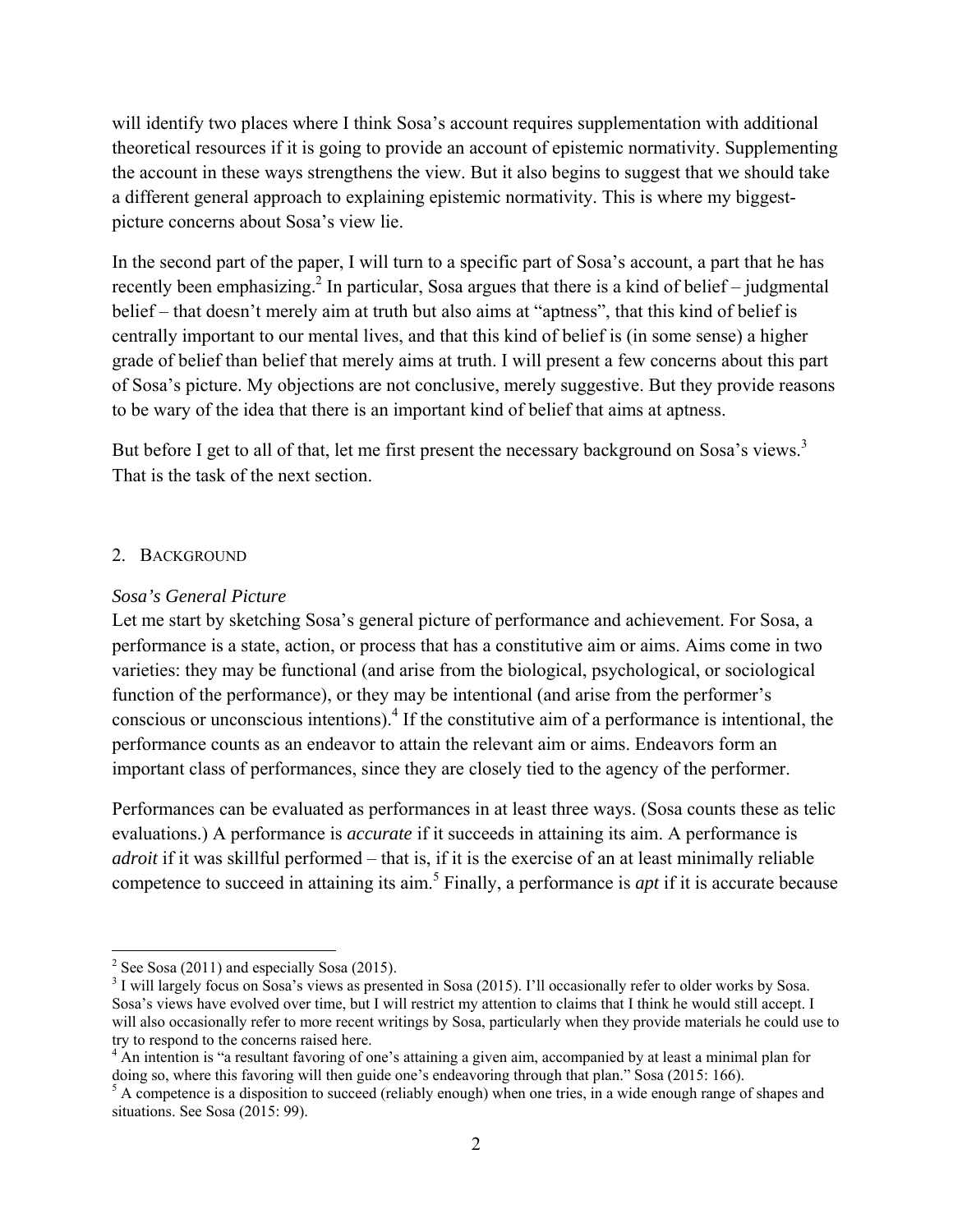it is adroit. Or, more precisely, a performance is apt just in case its success in attaining its aim sufficiently manifests the performer's competence to succeed in attaining the aim.

An accurate performance is better, in some sense, than an inaccurate one. But an apt performance is better still. This is because in an apt performance, the performer's success in attaining the aim is due to skill rather than (a problematic kind of) luck. In an apt performance, success in attaining the aim is a genuine achievement of the performer. The success is something that is attributable or creditable to the performer.

Performances can have multiple constitutive aims. One important way this can happen is when they have two aims – a basic aim and the correlative aim of aptly attaining the basic aim.<sup>6</sup> Such performances are called "full performances".

Full performances can themselves be accurate, adroit, and/or apt. The best kind of performance is the fully apt performance – a full performance that aptly attains its basic aim and also aptly attains its correlated aim of aptly attaining its basic aim. (Sosa also requires that in a fully apt performance, the performer's aptness in attaining the basic aim of the performance is *guided by* an apt awareness that the performer would likely enough attain the basic aim if the performer tried to do so. But I'll ignore this wrinkle in what follows.)

# *The Case of Epistemology*

That is Sosa's picture of performances and achievement. Sosa goes on to apply this general picture to the particular case of epistemology. For Sosa, beliefs are performances. They are states with constitutive aims. There are two kinds of beliefs: functional beliefs and judgmental beliefs. Both have the aim of representing the world correctly. Functional beliefs are implicit, nonintentional, and are not under the direct control of the agent. Judgmental beliefs are intentional, often consciously intentional, and are under the direct control of the agent. (There is also a third, hybrid kind of belief that is under the indirect control of the agent, but that will not be relevant in what follows.)

In a bit more detail, a judgment is a kind of affirmation – a "saying" that may be either public or in the privacy of one's own mind. A judgment that p is an affirmation that p in the endeavor of getting it right on the question of whether p, and in the endeavor of aptly getting it right on the question of whether p. That is, a judgment is a full performance, with a basic aim of affirming correctly on the question of whether p, and a correlated aim of doing so aptly.

 $6$  Presumably, this should be understood de re and not de dicto. For instance, if the basic aim of a performance is to hit a target with an arrow, the content of the correlative aim is to aptly hit the target, not to aptly attain whatever the basic aim of the performance is. Notice that success in attaining the correlative aim entails success in attaining the basic aim.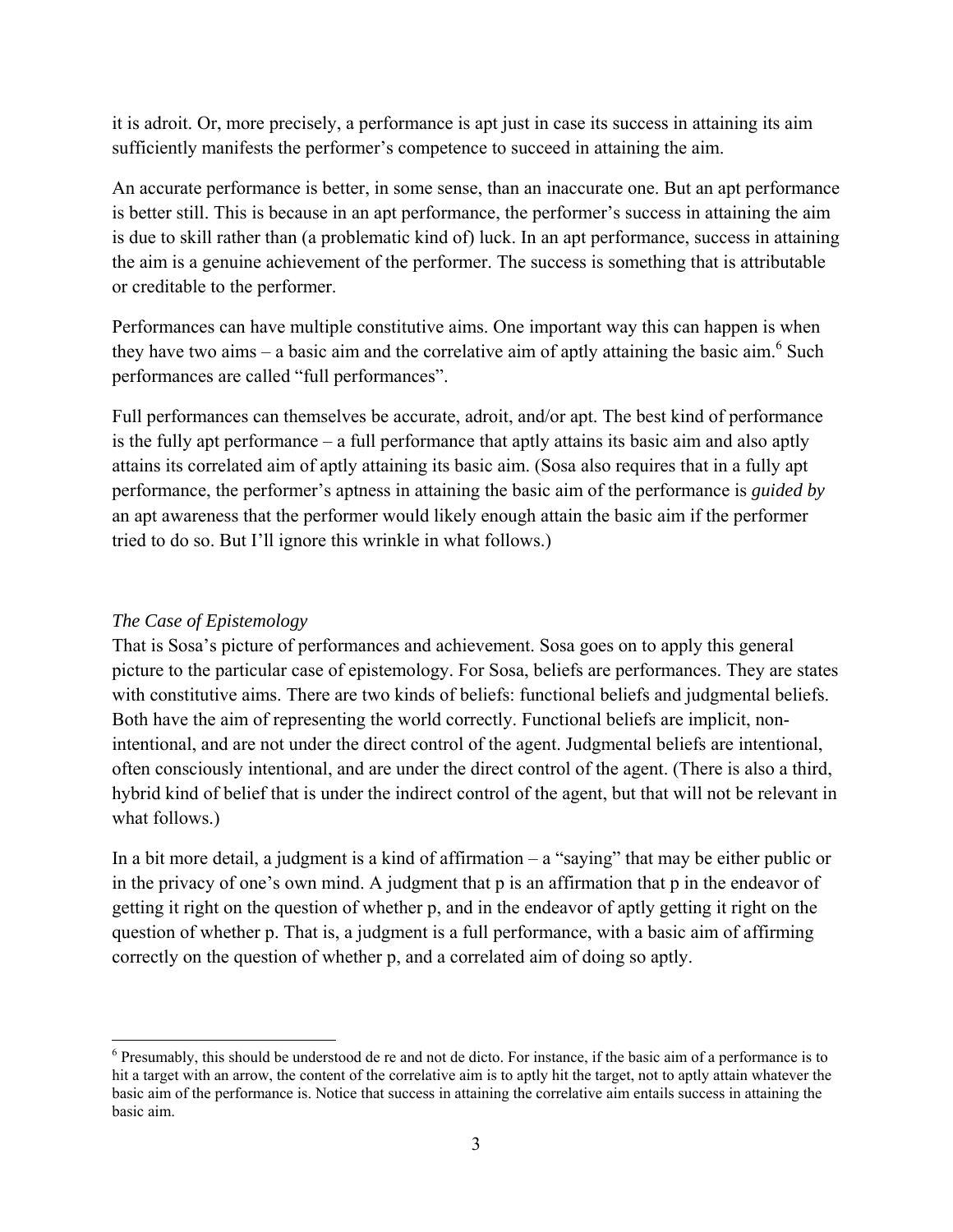A judgmental belief that p is a disposition to judge that p, in the endeavor of aptly getting it right whether p, if one should so endeavor. Judgmental beliefs form an important class of beliefs because they are closely tied to agency and because they most fully manifest our rational nature.<sup>7</sup> As before, a judgmental belief that p may be accurate, adroit, and/or apt. The best kind of judgmental belief is one that is a fully apt performance – it aptly attains the basic aim of getting it right whether p and it aptly attains the correlated aim of aptly getting it right whether p.

On Sosa's view, knowledge is identified with apt belief. A belief that p that aptly attains the aim of getting it right whether p counts as knowledge that p. A belief that p that aptly attains the aim of aptly getting it right that p counts as knowledge full well that p. On this view, a thinker knows that p when the thinker's success in attaining a true belief that p is creditable to the thinker. A thinker has knowledge full well that p when the thinker's success in attaining knowledge that p is creditable to the thinker. In a slogan, knowledge is creditable true belief. Knowledge full well is creditable knowledge.<sup>8</sup>

This picture of the nature of knowledge and of epistemic normativity is very elegant.

# *Other Parts of Our Mental Life*

Sosa also applies the general picture of performance and achievement to other parts of our mental life. On his view, actions are apt intentions. Perceptions are apt perceptual experiences.

Additional applications are possible, too. For instance, one might extend the view to emotional states and to desires and other conative states. One might view emotional states as performances with aims. Perhaps fear has the aim of correctly representing danger, anger has the aim of correctly representing norm violations, and sadness has the aim of correctly representing loss. One might view desires and other conative states as performances with aims. Perhaps the aim of an instrumental or realizer desire has to do with the final desire that it serves. Perhaps (much more controversially) the aim of a final desire has to do with whether what is desired contributes to well-being. If so, emotional states and desires may be accurate, adroit, and/or apt (or not).

The prospect of these further applications is an advantage of Sosa's view, since emotions and desires (and many other kinds of mental states) can be normatively assessed – such-and-such a fear is reasonable, such-and-such a desire is irrational, and so forth. If this entire range of normative assessments can be unified under a general theory of performance normativity, that would be a strong count in favor of Sosa's view.

 $7$  Sosa (2015: 51, 93).

 $8$  Sosa has long emphasized the distinction between animal and reflective knowledge. See, for instance, Sosa (2007; 2009). In his more recent work, Sosa maintains that the fundamental distinction is between knowledge that isn't knowledge full well and knowledge that is knowledge full well. Reflective knowledge is interesting only insofar as it is entailed by knowledge full well. See Sosa (2015: 74).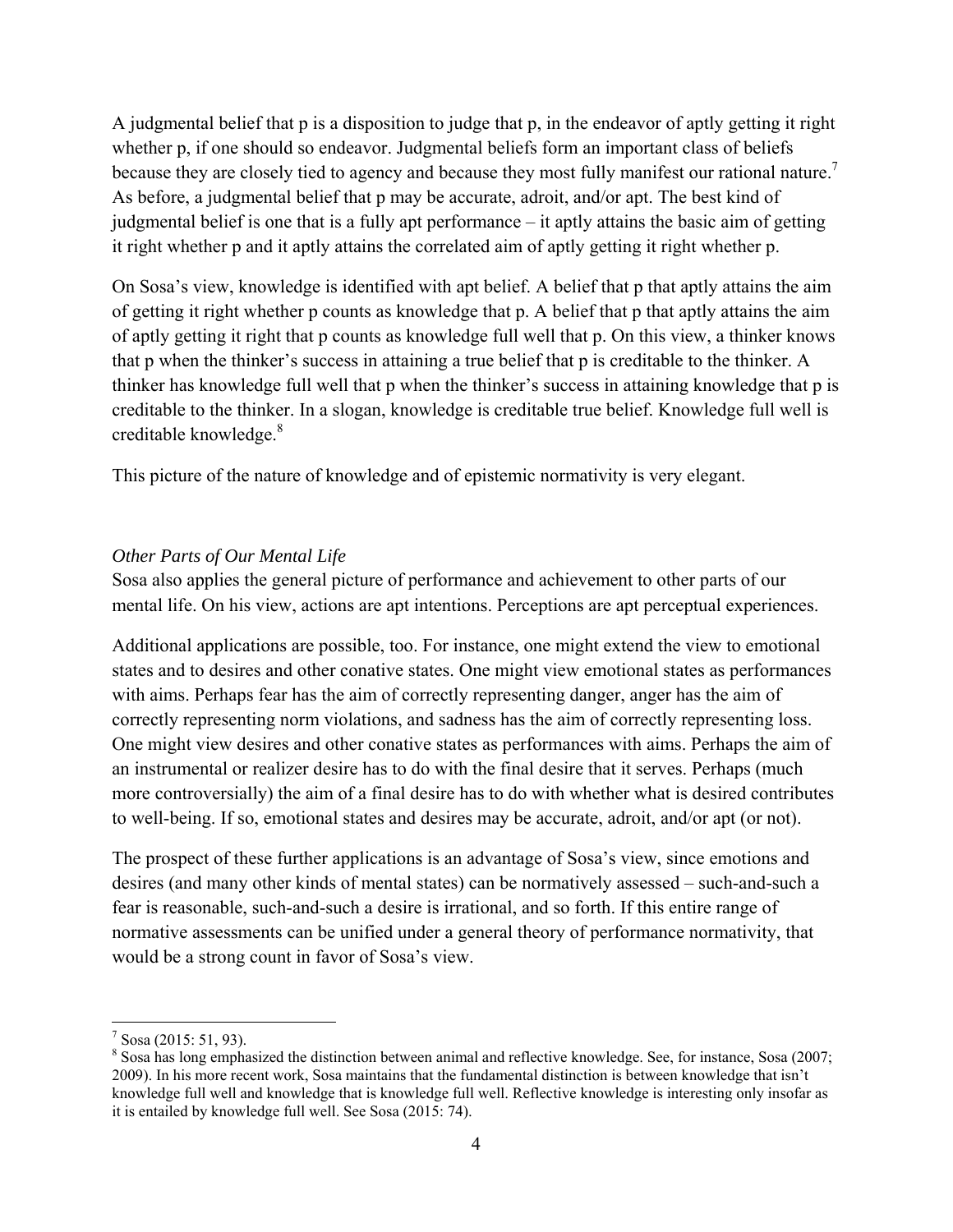## 3. MISSING PIECES?

Let me now turn to the first main part of the paper. In this part, I'm going to argue that Sosa's picture of epistemic normativity as a kind of performance normativity is incomplete. There are places where additional theoretical resources are necessary. At the very least, there are places where more needs to be said. In what follows, I'll focus on two such places.

# *Evaluating the Aims*

The first place where I think more needs to be said concerns the aims of belief and inquiry. On Sosa's view, performances have constitutive aims. Whether a performance has telic value depends on whether it attains its aim (or aims), and whether it does so adroitly, aptly, and the like.<sup>9</sup> But the aims are not themselves evaluated, at least not on telic grounds.<sup>10</sup> The aims of a performance can be evaluated in other ways – for instance, on moral or aesthetic grounds – but the kind of normativity involved in such evaluations is not performance normativity.

For example, as Sosa points out, an assassin's shot may be an apt shot, and even a fully apt shot, and thus have telic value. When a belief aptly (or fully aptly) represents whether p, it is valuable in exactly the same sense. The value of the shot or of the belief stems from its apt attainment of its aim (and perhaps from its apt attainment of its correlative aim of aptly attaining its basic aim).

Sosa views this feature of his account as one of its strengths.<sup>11</sup> It is meant to be an advantage of the account that epistemic normativity turns out to be a species of a familiar and more general kind of normativity – performance normativity. It is also meant to be an advantage of the account that epistemic normativity does not require the primary epistemic aim – having true beliefs – to have any kind of intrinsic or final value. Beliefs can be epistemically assessed while remaining neutral on this issue. The primary epistemic aim of having true beliefs can be taken as a given, and not itself assessed.

I am sympathetic to the claim that epistemic normativity is a species of a more general kind of normativity. After all, we can assess many other kinds of mental states for rationality besides beliefs, disbeliefs, and credences. But the claim that all there is to epistemic normativity is performance normativity seems to miss something important about epistemic normativity.

 $9$  As Hirji (2019) notes, some performances may be valuable despite failing to attain their aim. Consider for instance, the author who aims at writing the best novel of all time, but who "only" succeeds in writing a great piece of literature. Or consider the inquirer who aims to correctly represent the world, but who "only" succeeds in producing a scientific theory that is much closer to true than anything previously considered.

 $10$  Aims may subserve other aims, and so be evaluated on whether they help to attain the aims they subserve. But that's not what's going on in the cases of interest here. We can focus on the ultimate epistemic aims, whatever those may be.

 $11$  Sosa (2007: 72-4; forthcoming: ch. 2).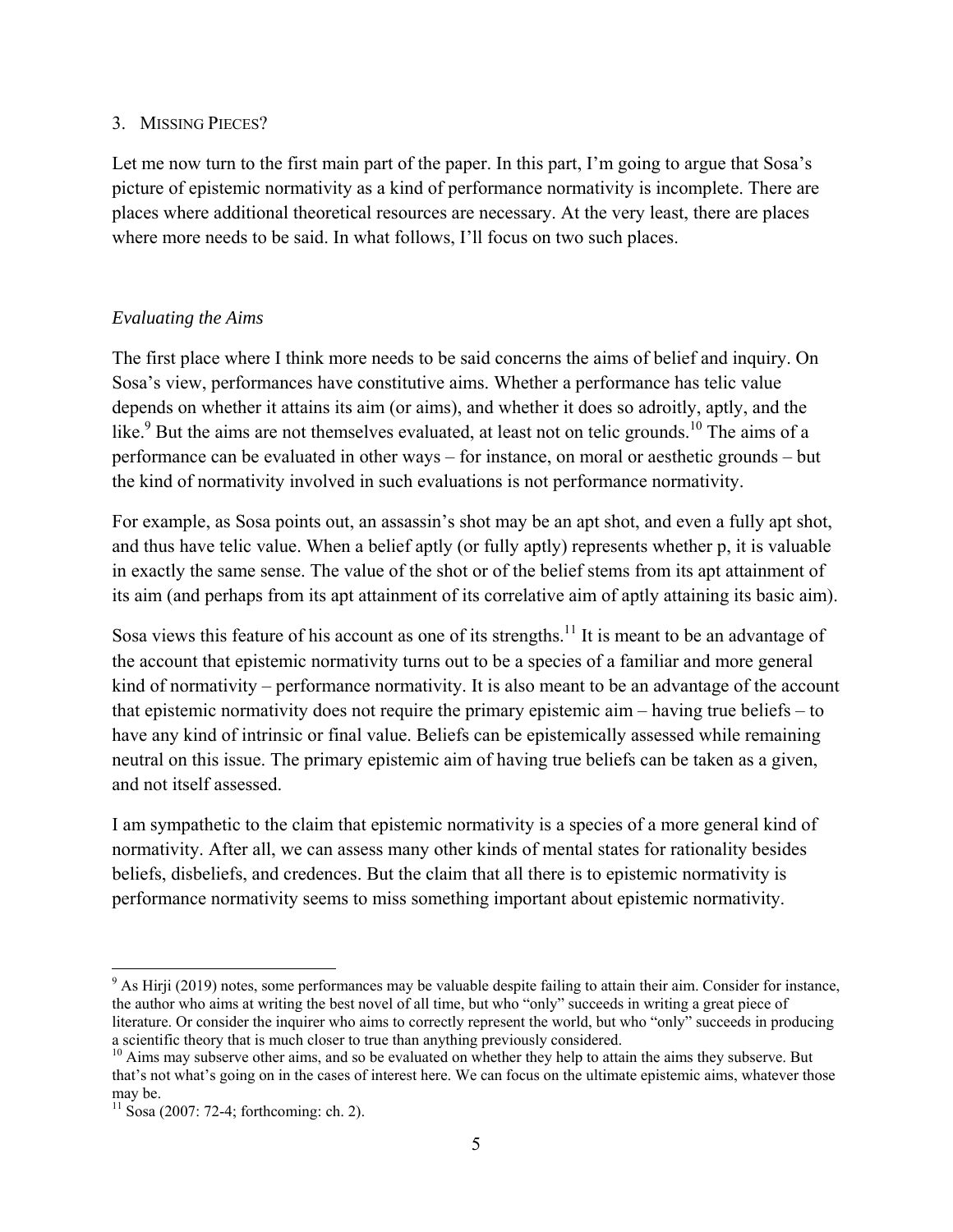Correctly representing the world is not any old aim. It is not like the aim of committing a perfect murder or the aim of constructing the third-largest ball of twine in the local metro area. The former aim is abhorrent and the latter aim is pointless (absent other considerations). But the aim of correctly representing the world has something going for it. It is a *good* aim to have.12

This is not to say, of course, that thinkers ought to aim to believe every truth and disbelieve every falsehood. As Gilbert Harman has long emphasized, one should not clutter up one's mind with trivialities.<sup>13</sup> One should not engage in long and complex investigations aimed at answering uninteresting questions.<sup>14</sup> But the aim of representing the world correctly is superior to the aim of representing the world incorrectly (or representing the world in the maximally humorous way, or …). And the kind of superiority at issue is plausibly a kind of epistemic or rational superiority (and not a kind of moral, aesthetic, or prudential superiority). 15 The claim that all epistemic normativity is performance normativity cannot accommodate this point, and so requires supplementation.

In response to this concern, Sosa could argue that performance normativity can accommodate (or explain away) the intuition that correctly representing the world has value. In arguing for this, Sosa could point to several different factors. First, Sosa could argue that when a performance has an aim, the performer must rationally prefer the attainment of the aim to its frustration. So, from a first-person point of view, it will seem good to a thinker that his belief is true.<sup>16</sup> Second, Sosa could argue that when we assess a performance third-personally, we assess the performance in part in terms of whether it attains its aim. So, from a third-person point of view, too, it will seem good that some other person's belief is true. Third, Sosa could argue that when we assess a performance in some domain, we assess the performance in terms of the normative standards operative in the domain. The primary normative standard operative in the epistemic domain is truth. So, it is natural to think that a belief is good when it is true. Finally, Sosa could argue that we all share the aim of having correct representations of the world. When we assess beliefs, it is natural to assess them with regard to these shared standards. So it is again natural to think that a belief is good when it is true.

The trouble with this response is that these four considerations do not distinguish between aiming at truth and having some valueless or negatively valued aim. For instance, consider the aim of performing a successful assassination. First, from a first-person point of view, an agent

<sup>15</sup> This claim thus entails a non-Humean view of aims in the sense that aims can be rationally evaluated.

 $12$  A version of this point is due to Grimm (2009: sec. 5).

<sup>&</sup>lt;sup>13</sup> Harman (1986: 12).

<sup>&</sup>lt;sup>14</sup> There are other reasons one might not aim at having a true belief on some matter. Kelly  $(2003: 626)$  gives the nice example of not wanting to find out the ending of a movie prior to watching it. Kelly's example can also be used to put some pressure on Sosa's claim in his (forthcoming: ch. 2) that our judgmental beliefs and suspensions of belief have the aim of believing just in case the belief would be apt. One might have good evidence about how the movie will end, but suspend judgment on the matter so as to preserve the surprise. Of course, Sosa might respond by claiming that this suspension has conflicting aims.

 $16$  Sosa (2011: 60; 2018: 146).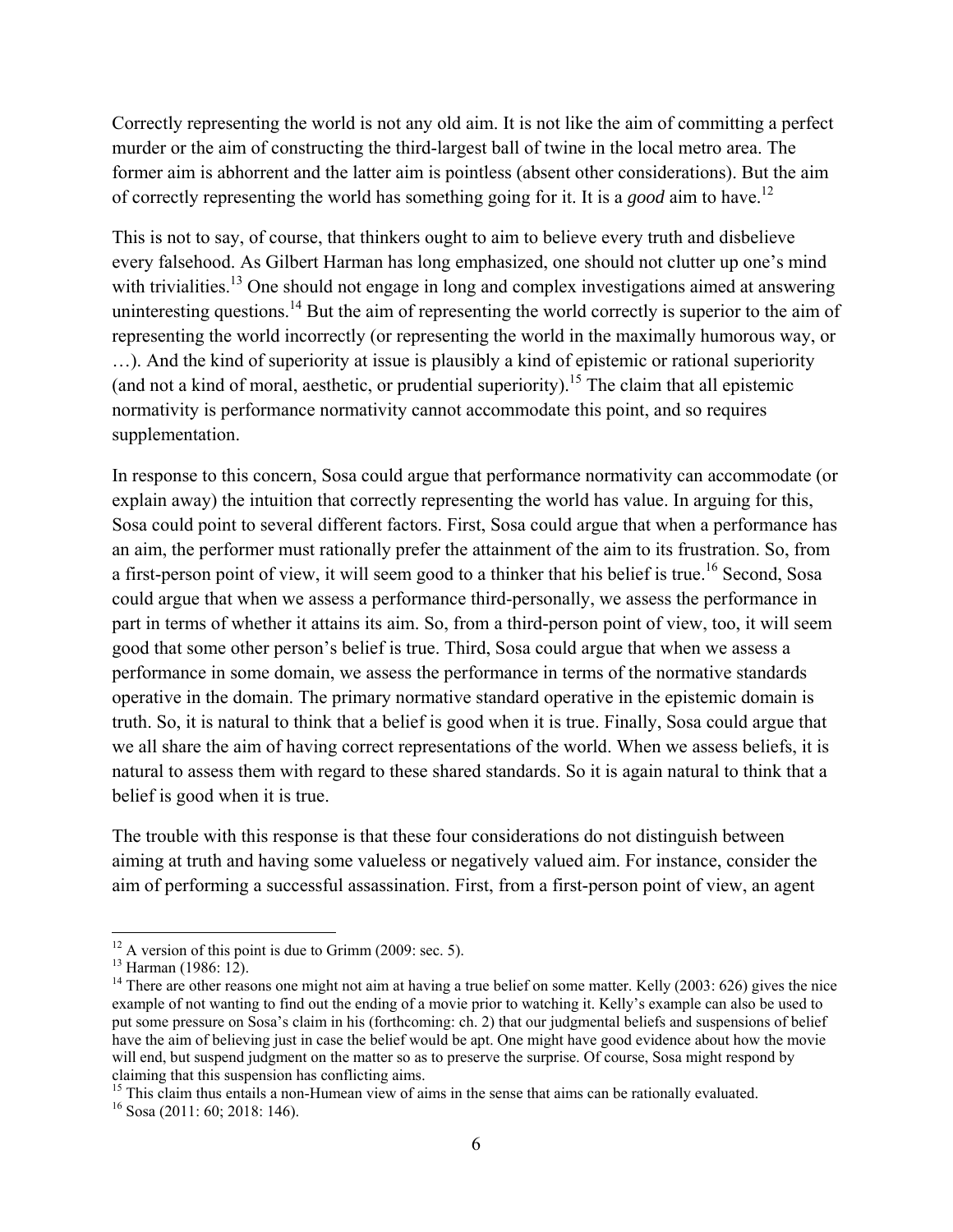performing an assassination will rationally prefer the attainment of the aim to its frustration. Second, from the third-person point of view, when someone performs an assassination, that performance will be assessed in part in terms of whether it attains its aim. Third, the primary normative standard in the domain of assassinations is success in assassinating. Finally, we can imagine a community of assassins who all share the aim of carrying out successful assassinations. Members of the community will naturally assess one another with regard to their shared standards. In short, the four considerations apply just as well to neutral or bad aims as to good aims. Insofar as we think that aiming at true representations is good in a way that aiming at successful assassinations or enormous balls of twine are not, these considerations cannot account for the difference.

There is another potential response that Sosa could provide. In my description of Sosa's views, I have so far suppressed a distinction that Sosa makes between two parts of epistemology – the theory of knowledge and intellectual ethics. The theory of knowledge is "focused on the nature, conditions, and extent of human knowledge" while intellectual ethics "concerns evaluation and norms pertinent to intellectual matters generally, with sensitivity to the full span of intellectual values."17 For Sosa, knowledge (and related evaluative notions) is to be understood in terms of telic value. By contrast, intellectual ethics involves epistemic assessments that should be understood in some other way. The response, then, is that we should understand the value of correctly representing the world as part of intellectual ethics and not as part of the theory of knowledge.

There are two difficulties facing this response – one specific to Sosa's account of intellectual ethics and one more general. On Sosa's account, intellectual ethics primarily concerns the assessment of whether thinkers manifest two epistemic virtues (or the corresponding vices).<sup>18</sup> The first virtue is that of managing one's competences and position in the world so as to enable one to make apt judgments and have apt beliefs. The second virtue is that of properly guiding one's attention and aims. As Sosa writes, "Not all matters are worthy of our attention; not all aims are worth pursuing. That varies with the practical circumstances, with the attitudes, background, and situation of the agent."19 The second virtue, then, is the virtue of attending to worthy matters and aiming at what is worth pursuing. It is this part of intellectual ethics that may appear to hold promise for capturing the goodness of the aim of correctly representing the world.

The trouble with this suggestion, however, is that Sosa suggests that which aims are worthy of pursuit depends on the particular attitudes of the agent. As I understand Sosa, intellectual ethics takes the basic aims of the agent as given, and considers whether additional aims are worthy of pursuit in terms of the basic aims. If an agent lacks the aim of correctly representing the world,

 $17$  Sosa (2007: 89).

 $^{18}$  Sosa's account of intellectual ethics is presented in most detail in his (2018). The discussion in that paper suggests that the epistemic evaluations that are part of intellectual ethics are instances of a more general kind of normative assessment that can be applied to performers and performances more generally.

 $19$  Sosa (2018: 157).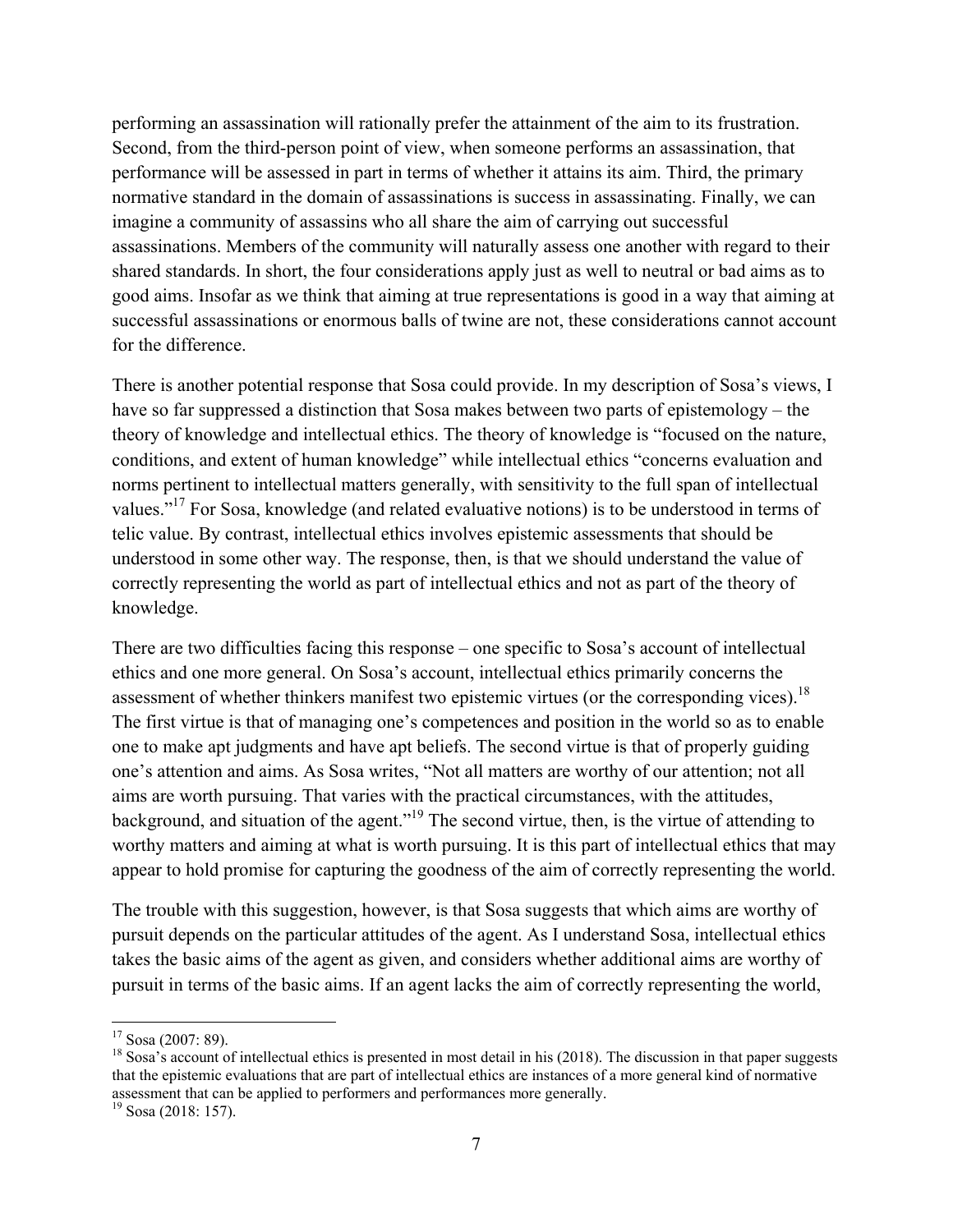or any aim that would be served by this aim, intellectual ethics will be silent on whether this aim is worth pursuing. Since an agent can, in principle, have any collection of aims whatsoever, intellectual ethics cannot capture the way in which the aim of correctly representing the world is a good aim to have for all agents.

The more general difficulty facing the proposed response is that intellectual ethics is intended to be divorced from the theory of knowledge. The assessments at issue in the theory of knowledge (accuracy, adroitness, aptness, full aptness) do not depend on the assessments at issue in intellectual ethics, or vice-versa. But it is an essential feature of accurate beliefs that they are superior to inaccurate beliefs. It is an essential feature of knowledge that it is superior to ignorance.<sup>20</sup> So it should fall out of the theory of knowledge that the aim of true beliefs is a good aim to have. This should not be left to an independent part of epistemic normativity.

In addition to the claim that aiming at true beliefs is a good aim to have, there is a still more radical claim that I'd like to endorse here. Consider a thinker who only minimally investigates the world around him. Suppose he doesn't try to predict or explain anything. Suppose he doesn't try to form beliefs about his immediate environment or figure out what's going to happen in his immediate future. Suppose, rather, that he spends his life sitting on a sofa, passively watching the play of light and color on a screen, and taking things as they come. (Suppose he is hooked up to an apparatus that keeps him fed, hydrated, and in good physical condition.) Such a figure strikes me as a tragic one, and not only on moral or prudential grounds. Rather, such a figure is rationally not as he ought to be.

If this is right, then there are norms that govern the endeavors that thinkers – or, at least, thinkers like us – rationally ought to engage in. It is plausible that irrespective of their goals and desires, thinkers rationally ought to engage in some amount of inquiry. They rationally ought to aim to explain the world around them and predict important phenomena, at least to some degree. Engaging in such cognitive projects are not rationally optional endeavors, open to us to adopt or not as we see fit. Rather, they are genuine requirements of rationality.<sup>21</sup>

The existence of these rational requirements is connected to the fact the aiming at true beliefs is a good aim to have. Presumably, part of the reason that thinkers ought to engage in inquiry is that the products of inquiry have value, at least when the inquiry goes well. That is to say, having true representations of the world is objectively valuable. So the explanation of our rational obligations to inquire, to predict, and to explain is connected to the explanation of why having

 $20$  Or at least, this is so if knowledge is taken to be a central epistemic notion, as it is on Sosa's view. See Schechter (2017) for reasons to be wary about this claim. The version of the point I would accept is that a justified belief is better than an unjustified belief (and a rational credence is better than an irrational one).

<sup>&</sup>lt;sup>21</sup> The point here doesn't merely apply to theoretical reason, but also extends to practical reason. Consider an agent who does not deliberate about what to do and does not plan for the future. Suppose, rather, that he sits on a sofa daydreaming and letting his mind wander freely. Such a figure again strikes me as a tragic one. Such a figure is rationally not as he ought to be. If that's right, there are additional rational requirements on agents, governing the practical endeavors they ought to engage in. Irrespective of their goals and desires, agents like us ought to deliberate about what to do and plan for future contingencies, at least to some extent.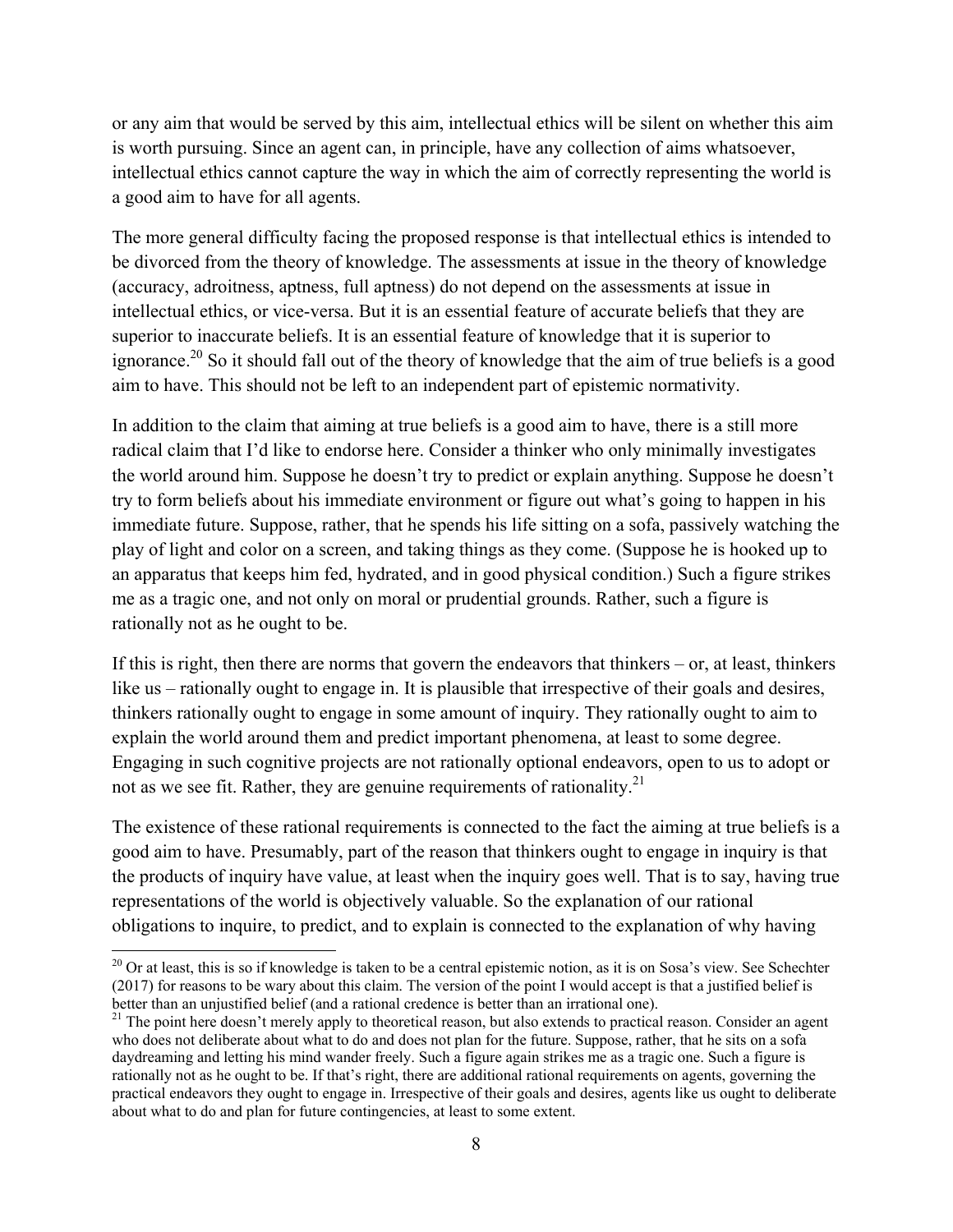true representations of the world is valuable. A purely telic picture of epistemic normativity cannot deliver these explanations. This suggests that something needs to be added to the view.

#### *Small Steps and Big Leaps*

The second place where more should be said is concerns a different part of Sosa's view. Consider a thinker who knows (i) that it is snowing outside and (ii) that if it snowing outside, the roads will be slippery, and on that basis directly infers (iii) that the roads will be slippery, using some form of Modus Ponens. Suppose the thinker has no defeaters for the conclusion, is in good cognitive shape, and the like. The conclusion belief is accurate (since the premises are true, and the premises entail the conclusion). Presumably, the thinker's belief in the conclusion is adroit, since it is the exercise of a reliable competence directed at the truth. And, presumably, the thinker's belief in the conclusion is apt, since it is accurate because it is adroit.

#### So far, so good.

Now compare a thinker who knows (i) that 13, 16, 17, and 5 are positive integers and (ii) that 5>2, and on that basis directly infers (iii) that  $13^5 + 16^5 \neq 17^5$ , using a rule of inference that we can call FLT: From the beliefs that x, y, z, and n are positive integers and that  $n > 2$ , infer that  $x^n$  +  $y^{n} \neq z^{n}$ . (FLT is thus a version of Fermat's Last Theorem in rule form.) Assume that the thinker does not antecedently know that Fermat's Last Theorem is true or that FLT is truth-preserving. Also assume that in using this rule, the thinker does not do any rapid mathematical calculations. The thinker does not somehow imaginatively survey all of the natural numbers or quickly prove Fermat's Last Theorem before moving from the premise to the conclusion. The thinker simply infers from the premises directly to the conclusion. $^{22}$ 

Suppose the thinker has no defeaters for the conclusion, is in good cognitive shape, and the like. The conclusion belief is accurate. On Sosa's view, the thinker's belief in the conclusion would seem to count as adroit, since applying the rule FLT to known premises is a competence – it involves a disposition to successfully determine whether  $x^n + y^n \neq z^n$  in a wide range of cases. The thinker's belief in the conclusion would also seem to count as apt, since the thinker's success in determining whether  $13^5 + 16^5 \neq 17^5$  manifests the thinker's competence. So, on Sosa's view, the thinker would seem to count as knowing the conclusion of the inference.

This is an uncomfortable claim to endorse. Intuitively, there is an important difference between a belief inferred using Modus Ponens from known premises and a belief inferred using FLT from known premises. On the face of it, the former belief will typically count as knowledge and the

<sup>&</sup>lt;sup>22</sup> The idea of using Fermat's Last Theorem in this context is borrowed from Boghossian (2003). See Schechter (2019) for further elaboration of the case.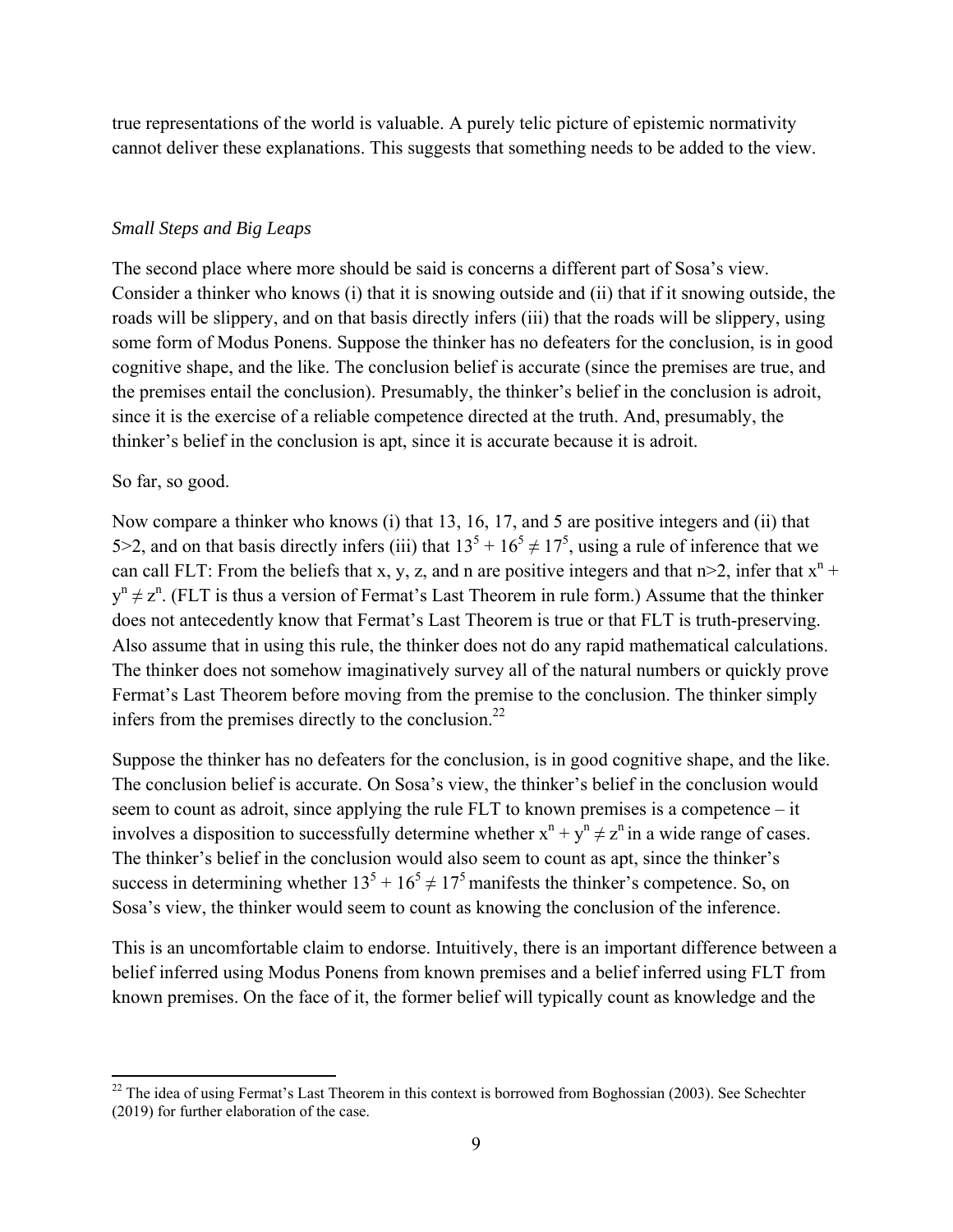latter belief will not. The view that knowledge is apt belief does not easily accommodate this intuitive difference. So we have an apparent counterexample to Sosa's view.<sup>23</sup>

One way to bring out the intuitive problem is to note that thinkers who infer using Modus Ponens seem to be taking only a small step in their thinking. Thinkers who infer using FLT seem to be taking a giant leap in theirs. Such giant leaps are incompatible with the thinking yielding genuine knowledge. A different way to bring out the intuition – one more closely tied to performance normativity – is that a thinker who infers using Modus Ponens from known beliefs typically deserves credit for ending up with a true belief. A thinker who infers using FLT from known beliefs does not. Again, this suggests that a belief formed using FLT from known beliefs should not count as knowledge.

There are (at least) two ways that Sosa could respond to this objection. First, Sosa could argue that a thinker who uses FLT to conclude that  $13^5 + 16^5 \neq 17^5$  has a defeater for this belief and so does not end up with knowledge. The idea would be that (in the absence of knowing that Fermat's Last Theorem is true or the like), an ordinary thinker who employs FLT, or a rule like it, would have good reason to think that they are likely relying on a mistaken rule. (Perhaps this is because they would know that anyone in our community who employed a complex mathematical rule and was not a mathematical prodigy was likely suffering from an unusual psychological condition uncorrelated with using a reliable rule.) So the epistemic status of beliefs formed on its basis would be defeated. Second, Sosa could claim that the thinker's belief that  $13<sup>5</sup>$  $+16<sup>5</sup> \neq 17<sup>5</sup>$  is in fact apt (and therefore counts as knowledge), but that it lacks some important higher-order epistemic property. For instance, perhaps it does not count as fully apt (and therefore is not knowledge full well). Our intuition that there is something wrong with the belief formed on the basis of FLT is really an intuition about full aptness, not aptness itself.

These lines of response are not very promising, however. True, an ordinary thinker in our society who relies upon FLT (without knowing the truth of Fermat's Last Theorem or the like) would presumably have evidence that they were likely using an invalid rule, and so would not count as knowing the conclusion. And, even if they did not have such evidence, we would view them as incredibly lucky to employ a valid rule, and would naturally resist thinking that the conclusion belief was fully apt. So considering only ordinary thinkers in our society, each of the two responses has some plausibility. But we can modify the counterexample to immunize it from each of these lines of response.

Consider a society of thinkers with a slightly different constitution to our own – they employ all the same basic epistemic rules that we do, with the addition of FLT. This is their innate constitution – they use FLT just as we use Modus Ponens (or whatever rules we use innately). Suppose these thinkers are skillful in applying FLT without error, apply the rule in a wide range of cases, and do so automatically. When people in their society inquire with the aim of figuring

 $^{23}$  To be fair, this problem arises for many views of knowledge and justification. See Berry (2013), Dogramaci (2013; 2015), and Schechter (2019) for discussion of the problem in a more general setting.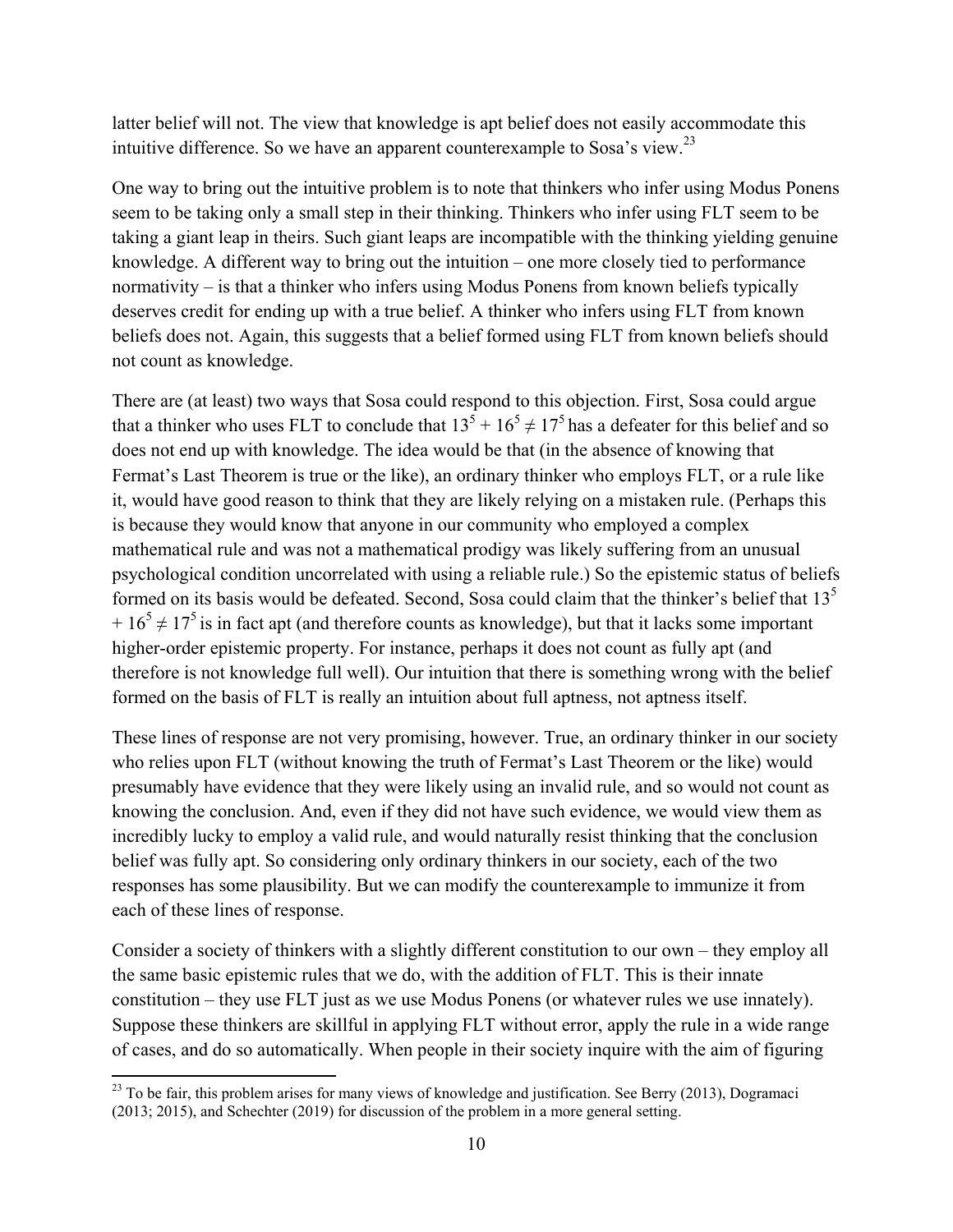out whether various numerical identities obtain, they take FLT to be a good rule for doing so. And, in general, they treat FLT just as we treat Modus Ponens. This restores the symmetry between the two rules. On Sosa's view, then, members of this society would seem to aptly believe that (say)  $13^5 + 16^5 \neq 17^5$ , and indeed to have a fully apt belief that  $13^5 + 16^5 \neq 17^5$ . But it remains implausible that they know that  $13^5 + 16^5 \neq 17^5$  or have knowledge full well that  $13^5 +$  $16^5 \neq 17^5$ .

The general problem here is due to Sosa's claim that all that matters for knowledge (and for related higher-order epistemic properties) is attaining the truth and being disposed to attain the truth (and having higher-order dispositions that also involve attaining the truth). Given this claim, there is no obvious way to break the symmetry between Modus Ponens and FLT.

This again suggests that something needs to be added to Sosa's view. Something needs to be said to explain how Modus Ponens and FLT are epistemically disanalogous, and how it is that using Modus Ponens is an epistemically reasonable or responsible thing to do but using FLT is not.<sup>24</sup> In Sosa's framework, the natural suggestion to make is that we should add restrictions on when a belief – or a performance more generally – counts as skillful or adroit. (Or perhaps we should add restrictions on what counts as a competence.) It is insufficient that the performance manifests a disposition to succeed reliably enough. But it is not clear to me how to impose a natural restriction that would be broadly in the spirit of Sosa's general picture of epistemic normativity.

#### \*\*\*

Neither of the issues I have raised in this section provides an objection to the main ideas underlying Sosa's view of knowledge and epistemic normativity. Rather, they each provide a place where more needs to be said to capture important epistemic phenomena. Additional theoretical resources need to be deployed to explain (i) the way in which epistemic aims are genuinely good aims, and can be rationally non-optional irrespective of the thinker's goals and desires; and (ii) the way in which some forms of reasoning are epistemically better than others, even when they are equally conducive to attaining the truth. So it is possible to address these issues not by rejecting central parts of Sosa's view, but by supplementing it further.

That said, my own view is that addressing these issues motivates moving away from a performance normativity-based view of the epistemic. If we say (as I would like to) that there are rationally required epistemic aims, that Modus Ponens is a better way of reasoning than FLT because it is useful or important or indispensable for achieving rationally required aims, and that this is what explains why using Modus Ponens is something thinkers ought to do (or are epistemically responsible in doing), the resulting picture of the epistemic looks very different

  $^{24}$  For my view of how to handle this problem, see Schechter (2019).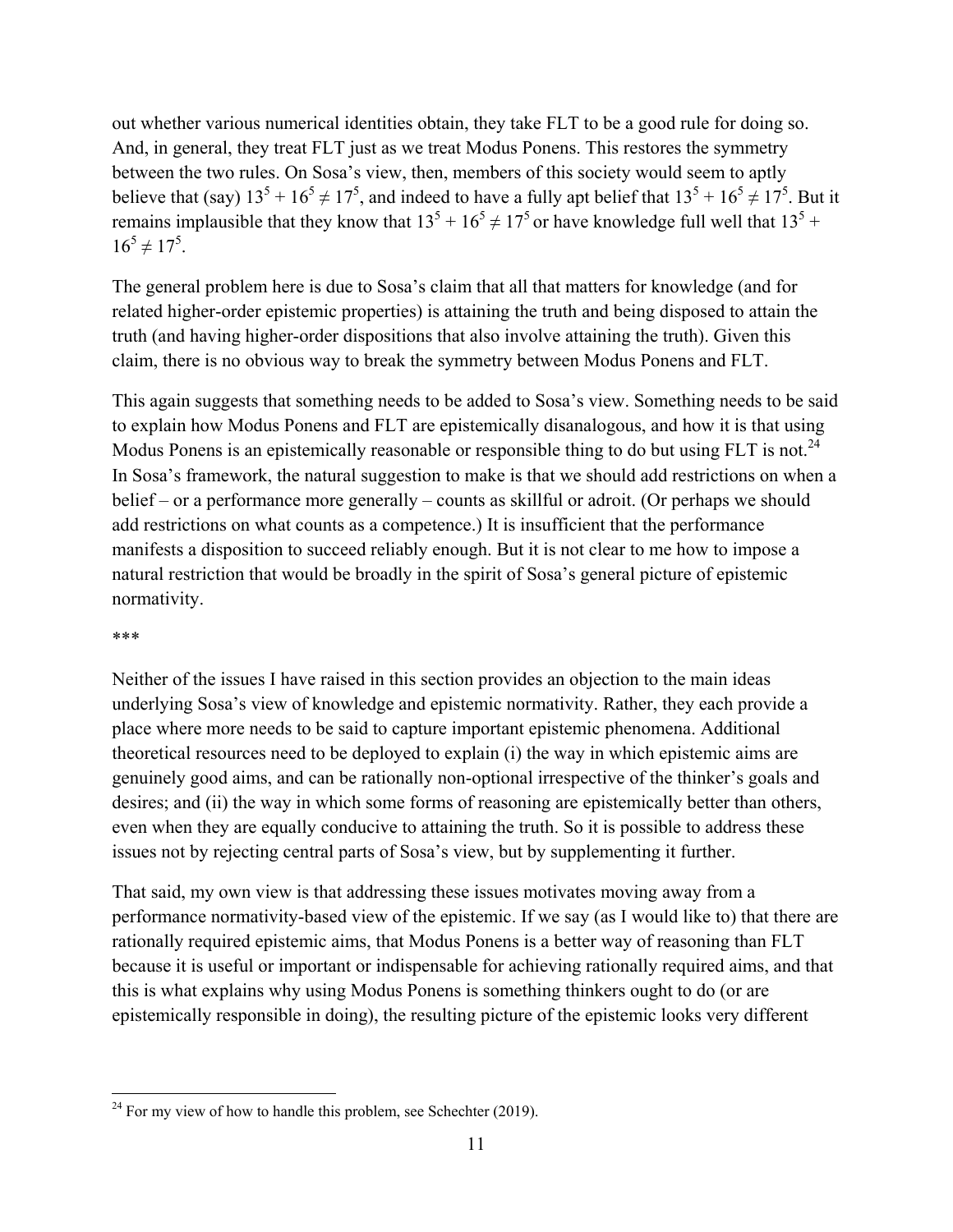from a view on which epistemic normativity is grounded in performance normativity. But that's a long story, one I cannot tell here.<sup>25</sup>

# 4. AIMING AT APTNESS

Let me now turn to the second main part of this paper, concerning the aim of aptness. Recall that on Sosa's view, judgmental beliefs form a particularly important class of beliefs because they are closely tied to agency and most fully manifest a thinker's rational nature. In that way, judgmental beliefs are a higher-grade kind of belief. $^{26}$ 

Judgmental beliefs differ from other beliefs because they have intentional rather than functional aims. Moreover, they don't merely constitutively aim at accuracy – at correctly representing the world – but also constitutively aim at aptness – at correctly representing the world in virtue of manifesting one's competence or skillfulness. These two features are what explain their tie to agency and rationality, and their status as high-grade beliefs. $27$ 

What I would like to do now is to raise some difficulties for this part of Sosa's view. The worries I'm going to raise are not conclusive, but they are telling. They suggest that it is not the case that there is an important class of beliefs that intentionally aim at manifesting one's skillfulness or aptness.28

One worry about this part of Sosa's view is that I, at least, am not introspectively aware of any intentions to form beliefs skillfully or aptly. When I engage in inquiry, even sophisticated kinds of inquiry – for instance, solving a mathematical problem, reasoning about some vexed philosophical issue, or making a difficult practical decision – I am focused on the first-order question at hand and not on my own skillfulness. My preference is to answer the question, not to be skillful in so answering it. Of course, I'd like to arrive at the correct answer if there is one. And I may prefer for the answer I arrive at to itself be elegant – for instance, I might be interested in identifying an elegant mathematical proof or an elegant way to articulate or develop a philosophical view. But even then, my focus is on the elegance of the output of my inquiry and

<sup>&</sup>lt;sup>25</sup> See Enoch and Schechter (2008) and Schechter (2019).

<sup>&</sup>lt;sup>26</sup> I'm suspicious of Sosa's claim that there is an important class of beliefs tied to agency. In general, Sosa seems to think we have a lot more epistemic agency than I am tempted to think we have. But I won't challenge this claim here. Rather, the question is whether, assuming there is an important class of beliefs tied to agency, this class of beliefs can be characterized by an aim of aptness.

 $27$  Sosa provides an additional (but related) motivation for thinking that intentional beliefs aim at aptness. He argues that there is an important difference between intentional beliefs and intentional (best) guesses. However, they both aim at accuracy. The best explanation of the difference is that intentional beliefs also aim at aptness but intentional guesses do not. See, for example, Sosa (forthcoming: ch. 2).

 $^{\text{28}}$  See Miracchi (2015) and Sylvan (2017) for additional objections to related parts of Sosa's view. Miracchi argues that having reflective knowledge (and, presumably, knowledge full well) is not an epistemic achievement but is at best an intellectual achievement of a broader sort. Sylvan argues that full aptness is not required for a performance to have the best kind of telic value.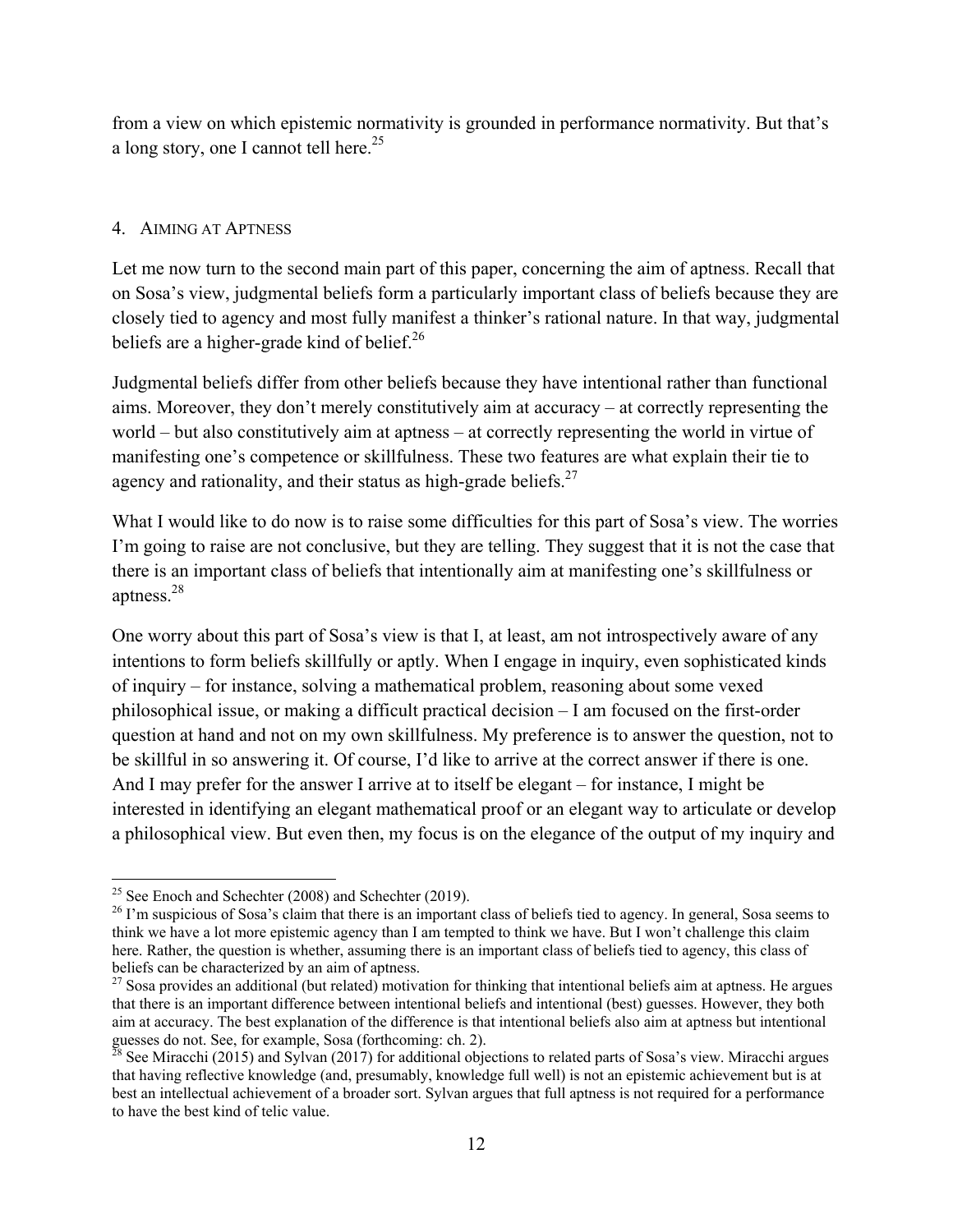not on the skillfulness or adroitness of the reasoning leading up to it. And this is so even for the kinds of inquiry that seem most closely tied to epistemic agency and rationality.

Now, it could be that I'm psychologically idiosyncratic and that other people are introspectively aware of an aim of aptness. But, I suspect I'm not unique in this regard. Indeed, I expect that most people are not introspectively aware of an aim of aptness. If that's right, then this is evidence against the claim that there is an important class of beliefs with a consciously accessible aim of aptness.

Here's a second worry about Sosa's view: Suppose the epistemology oracle<sup>29</sup> (or, perhaps better, the epistemology pill pusher) offers me the choice between two pills, each of which will remove some of my beliefs and leave the rest in place, and otherwise make no changes. The oracle – who I'm rationally certain is completely trustworthy – assures me that the pills are safe and effective. The first pill will remove some of my false beliefs. The second will remove some of my non-apt beliefs. (For concreteness, assume that the pills remove 5% of the relevant class of beliefs, and will do so at random. If it matters, also assume that the pills' effects are limited to beliefs that are the best candidates for being judgmental beliefs – sophisticated beliefs tied to rational agency.)

Which pill would I choose to take? The obvious answer is that I would choose the first pill, the one that removes false beliefs.<sup>30</sup> This suggests that if I do have an aim of aptness, it not as strong as my aim of accuracy. And I suspect most people would make the same choice.

We can consider variants of this story. Suppose the oracle instead offers me a pill that will remove some of my accurate but non-adroit or non-apt beliefs. (Again, assume the pill's action is limited to beliefs that are good candidates for being judgmental beliefs. In this scenario, it should also be specified that after I take or refuse to take the pill, I'll forget everything that just happened. So I won't be able to use the fact that one of my beliefs was removed as new evidence for its truth.)

Would I take this pill? The obvious answer is no. I would refuse. Indeed, I would strenuously object to taking such a pill, and would be willing to give up some things of value in order to avoid taking it. This again provides some evidence that adroitness and aptness are not aims of my beliefs, even for the beliefs that are the best candidates for being judgmental beliefs.

There is a reply that Sosa could make to these objections. He could argue that they are based on a mistaken picture of what is required to have an intentional aim of aptness.<sup>31</sup> First, Sosa could say that having such an aim does not require that it be consciously accessible. And second, Sosa could say that having such an aim does not require that it manifest itself in behavior the way that the two oracle cases presuppose that it does.

  $^{29}$  I first learned of the epistemology oracle from Roger White.

<sup>&</sup>lt;sup>30</sup> Indeed, the same is true even if the proportion of inaccurate beliefs removed by the first pill is smaller than the proportion of inapt beliefs removed by the second.

 $31$  Thanks to David Sosa for pressing me here.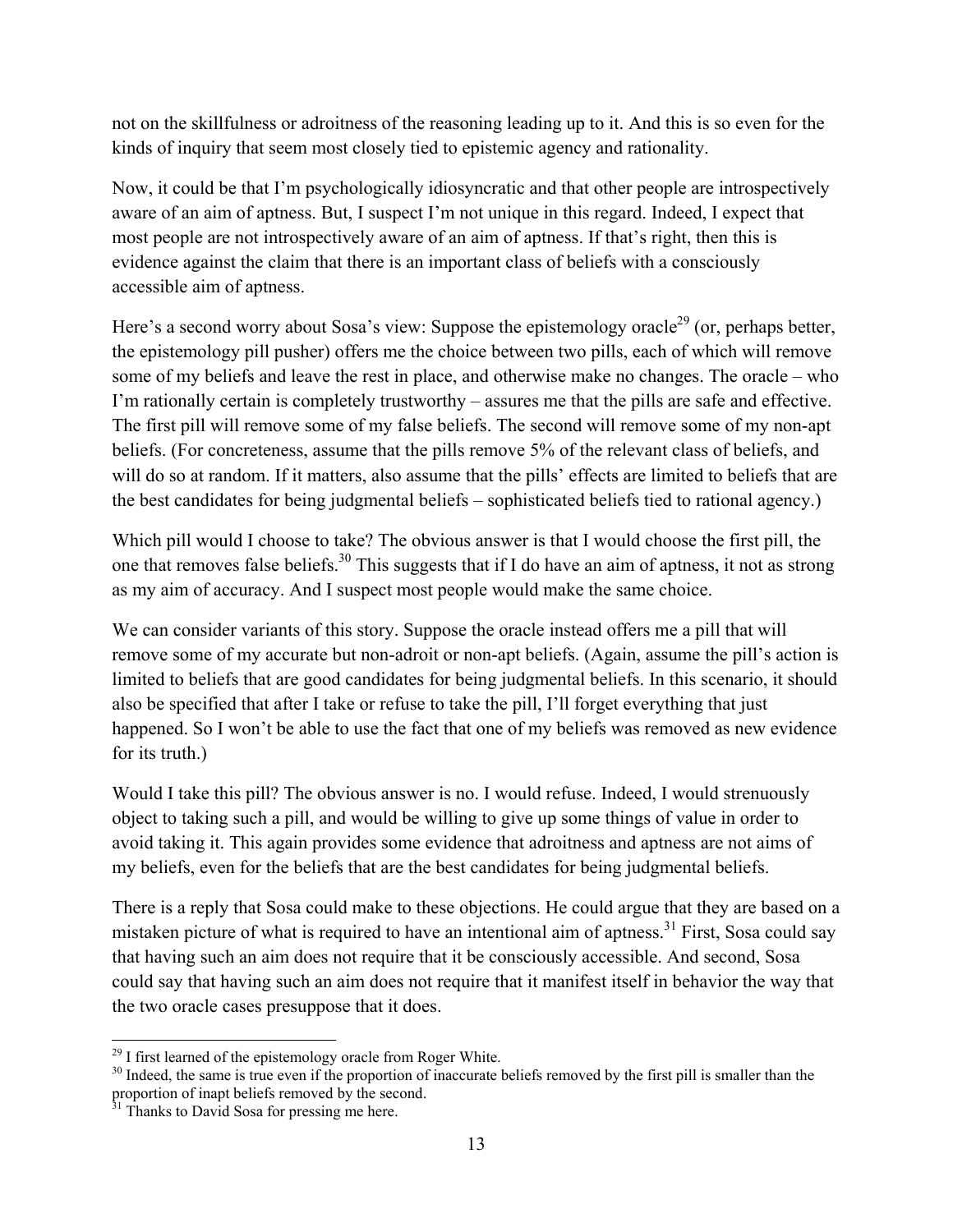What, then, is required to have an intentional aim of aptness? There is a potential dilemma here. Having an intentional aim of aptness is supposed to help to explain why judgmental beliefs are closely tied to agency. If the requirements on having such an aim are very weak – for instance, if they are just a matter of being disposed in some circumstances to behave so as to make aptness more likely – it is difficult to see how aiming at aptness could be tied to agency and rationality.<sup>32</sup> There would not be anything distinguishing having an intentional aim of aptness from having some kind of non-agential and arational compulsion toward aptness. On the other hand, if the requirements on having such an aim are sufficiently strong, it is difficult to avoid the worries presented above. So what is needed is some principled middle ground.

Sosa suggests an account of the aim of aptness that seems intended to occupy this middle ground.<sup>33</sup> On Sosa's view, judgmental beliefs have a primary aim of accuracy and a secondary aim of aptness. Sosa presents a general account of primary and secondary intentional aims to explain how this could work. A performance has the primary aim of P and the secondary aim of S if: (i) the performer has an intention to attain P, (ii) S is a determinate of P – that is, one way to attain P is to attain S, and (iii) the performer prefers attaining the combination P  $\&$  S to the combination P & not-S.<sup>34</sup> Applying this account to the case of interest, Sosa claims that when a thinker has a judgmental belief, (i) the thinker has the intention to form an accurate belief, (ii) aptness is a determinate of accuracy,  $35$  and finally, (iii) the thinker prefers an accurate and apt belief to an accurate and inapt belief.

This account, if correct, can answer the two difficulties raised above. The response to the first difficulty, concerning the lack of an introspectively accessible intention, is that when I intentionally aim at aptness, I need not have an intention with the specific content that my belief be apt; it suffices that I have an intention with the content that my belief be accurate. So it is unsurprising that I am not introspectively aware of an intention concerning aptness. The response to the second difficulty, concerning the epistemology oracle, is that what is needed to have an intentional aim of aptness is that I prefer accurate and apt beliefs over accurate and inapt beliefs. It is compatible with this that I prefer to lose inaccurate beliefs over inapt beliefs, and that I prefer to retain accurate but inapt beliefs over losing them. In other words, my preferences may be lexically ordered – accuracy comes first, and aptness second.

This account of an intentional aim of aptness faces difficulties. One general worry is that the account may be subject to the second horn of the dilemma above. If all that is required to have an intentional aim of aptness is that one intentionally aims at accuracy and that one prefers accuracy and aptness over accuracy and inaptness, it is difficult to see how intentionally aiming at aptness

 $32$  There is also the concern that if the requirements on having an intentional aim are weak, too much will count as intentional.

 $33$  Sosa (2015: 160-2, 165-6).

<sup>&</sup>lt;sup>34</sup> I don't think these conditions are intended to be both necessary and sufficient. They may be necessary conditions, or perhaps a necessary part of some sufficient condition.

 $35$  One might worry that while aptness entails accuracy, it is not a determinate of accuracy. But examining this issue would take us too far afield.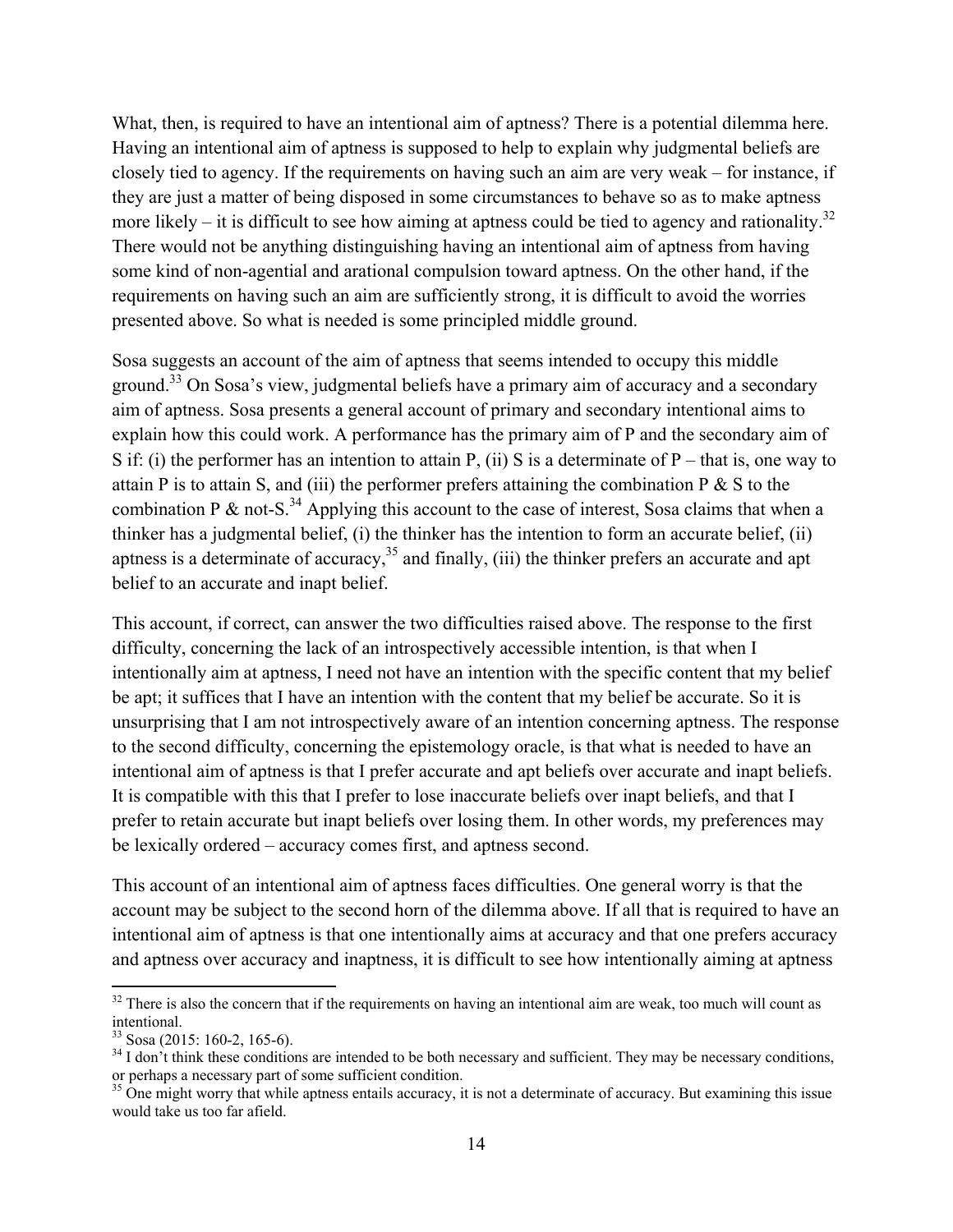could be tied to agency and rationality. How and why is it that having such preferences explains our epistemic agency and manifests our rational natures?

One might try to add conditions to the account – for instance, perhaps to have an intentional aim of aptness, one has to also possess a plan to attain this aim which guides one's thinking. Such a condition is more plausibly connected to agency and rationality. But if we impose such a condition, the worry about introspective accessibility returns. If we have a plan for aptness, why is it that we have no introspective access to the aim of the plan?<sup>36</sup>

We can also test Sosa's account of the intentional aim of aptness with another scenario involving the epistemology oracle. Suppose I'm equally curious about whether p is the case and whether (some unrelated) q is the case, but I only have the time and resources to investigate one of these two questions. Suppose the two questions are objectively just as interesting and pragmatically just as important as one another. Suppose I'm about to decide which of the two possible inquiries to launch when the epistemology oracle appears. The oracle – this time relying on her oracular powers rather than her stock of unusual pharmaceuticals – informs me that if I inquire into p, I'll end up with an accurate belief about whether p, but the resulting belief will be inapt. (The oracle may inform me that this is because I'll be in a Gettier scenario or even because my inquiry will be ineptly conducted.)<sup>37</sup> By contrast, if I inquire into q, the resulting belief about whether q will be both accurate and apt. Suppose, finally, I know that after I make my choice, I'll forget what the oracle told me. (Thus, I won't be able to leverage the oracle's pronouncements to gain an apt belief into whether p in an indirect way.) For what it's worth, my intuition about this case is that it would be perfectly fine for me to inquire into whether p and it would be perfectly fine for me to inquire into whether q. I don't have any clear preference for ending up with an accurate and apt belief over an accurate but inapt belief.

One way to strengthen this intuition is to consider a slight variant of the case. Suppose I have already decided on inquiring into p when the oracle appears to me. (Suppose I've written it down in my daily planner.) Does the oracle's information provide me with any reason at all to switch to the other inquiry? I maintain the answer is no. Indeed, I would be relieved to hear the oracle's pronouncements – it would mean I will arrive at the correct answer in my inquiry, which is all I really care about in the end.

 <sup>36</sup> Here is an additional concern about Sosa's account. Sosa sometimes suggests that whenever a performance has a constitutive primary aim, it automatically has the secondary aim of aptly attaining the primary aim. See for instance, Sosa (2011: 60-1). (I am not sure whether this claim is meant to be restricted to intentional performances.) If this claim is correct, the aim of aptness cannot be used to distinguish between intentional beliefs and intentional (best) guesses. (I owe this point to David Sosa.) If the claim is not correct, there is the question of why our intentional epistemic performances usually (always?) have a secondary aim of aptness. Some explanation seems owed here.

In that latter case, to avoid various confounds, it should be stipulated that my lack of aptness won't be public - I won't in any way be publicly embarrassed by my ineptitude – and that my lack of aptness won't make it likelier that my future beliefs are inaccurate. Suppose, for instance, the lack of aptness is a matter of two simple mistakes in mental arithmetic that cancel each other out that I am unlikely to make again.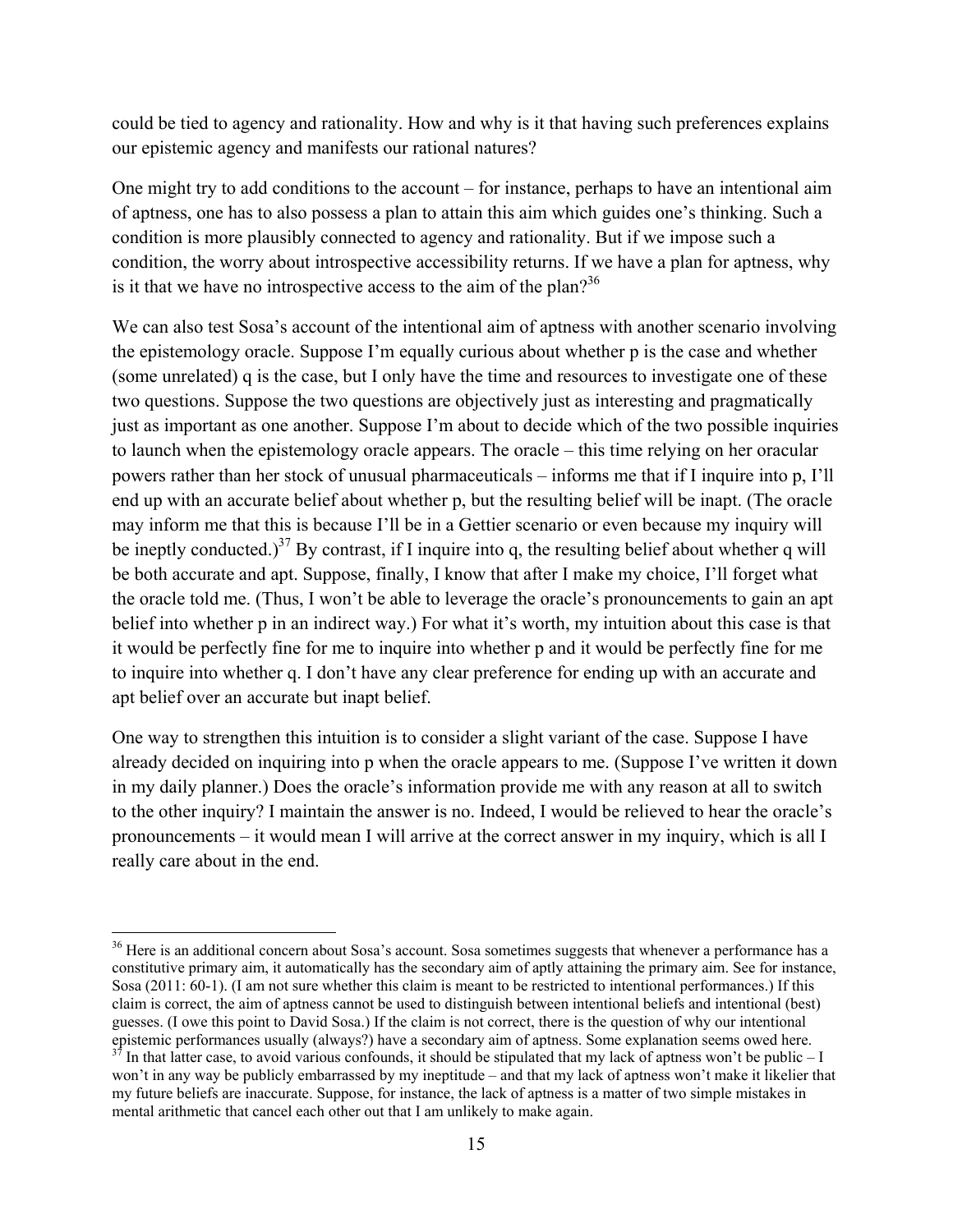If this is right, what this suggests is that I (at least) don't have an intentional aim of aptness, even on Sosa's understanding of what such an aim would come to. I don't prefer accuracy and aptness over accuracy and inaptness. Even for the best candidates of beliefs tied to agency and rationality, my sole aim is that of accuracy.<sup>38</sup>

There is one last worry that I'd like to raise about the aim at aptness, however it is to be understood: Aiming at aptness is overly self-directed. In reasoning – even in the highest grade of reasoning – one's focus should be on the world and not on oneself. (I'm putting aside cases where one is inquiring into a question about oneself.) Something is wrong with a thinker who aims at being skillful instead of – or even in addition to – aiming at the truth.<sup>39</sup> Aiming at aptness is making things too much about oneself. $40$ 

The issues here are a little delicate. Certainly, in good cases of reasoning, one's aim has *something* to do with oneself. When I try to determine what to believe on some topic, my aim is that *I* have true beliefs on the topic, not that the number of true beliefs in the world increases. Moreover, in reasoning, it is often the case that I should take into account my own reliability in my reasoning on the topic. If I know that I'm intoxicated or that I'm prone to forgetting to carry the one, I should downgrade my degree of confidence in the results of my reasoning and perhaps give up the belief. But the reason I should pay attention to the reliability of my reasoning is that my estimate of my reliability is used in determining what to think about the world. Even when I'm taking into account evidence about my reliability, my aim should be solely to have correct representations about the world.

One way to see the point is to think of examples of people who do intentionally aim at aptness. Examples of people who intentionally aim at aptness in some of their thinking can be found in works of fiction, in particular in the genre of detective stories.<sup>41</sup> Maybe the clearest example of this is Agatha Christie's detective Hercules Poirot. Poirot doesn't merely want to solve the case, but to manifest his skillful reasoning in determining the guilty party. This is not portrayed as a

<sup>&</sup>lt;sup>38</sup> If our intentional beliefs don't aim at aptness, how are we to distinguish between intentional beliefs and intentional (best) guesses? A natural idea is to distinguish these two mental state types in terms of their downstream functional roles. For instance, guesses are less resilient in the face of new evidence. They involve lower degrees of confidence. We don't typically assert guesses in an unhedged manner, rely on them as premises in our reasoning, or act on them. Sosa might claim that what explains these downstream functional differences is a difference in aim. If such an explanation could be developed, that would be a count in favor of his view. But I don't see how such an explanation would go.

 $39$  Interestingly, my intuitions about this problem vary with the description of the case. Having an aim of forming representations in a way that disposes them to be true is less intuitively problematic than having an aim of forming representations in a skillful manner. Similarly, aiming at knowledge is less intuitively problematic than aiming at accuracy due to skillfulness. This may provide reason to reject the identification of skillfulness with manifesting a disposition to attain an aim, or the identification of knowledge with aptness. Thanks to Ram Neta for discussion here.

 $40$  This concern is in the ballpark of the "one thought too many" objection as well as the objection that moral theories that privilege having "clean hands" are overly self-regarding.

 $41$  Characters from detective stories have been used to motivate several different claims in epistemology. For recent examples, see Friedman (2019) and Li (2018).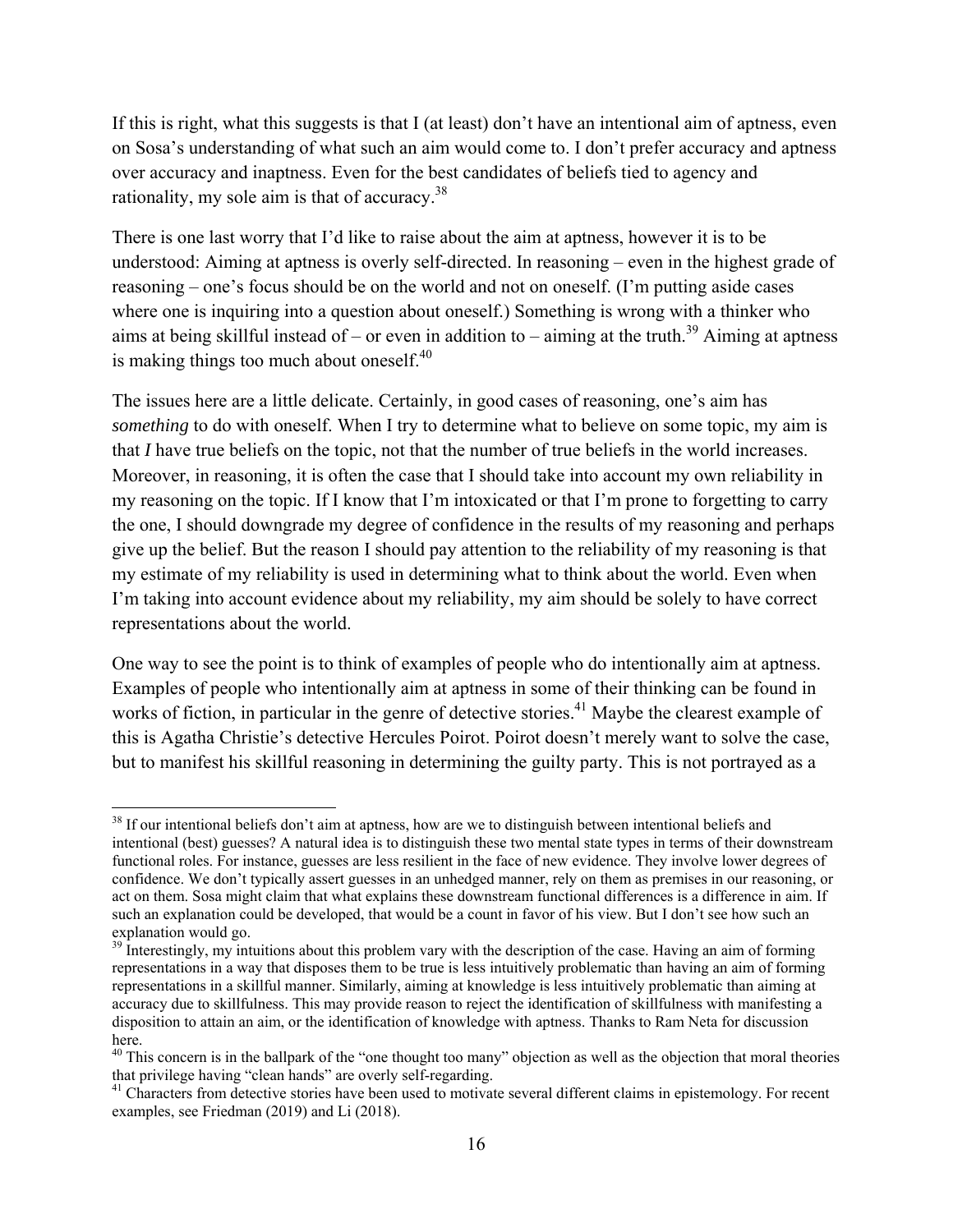positive trait. Numerous characters throughout Christie's series of books comment on how conceited he is. Indeed, Christie herself came to detest her creation, calling him an "egocentric little creep".

This kind of character flaw is rampant throughout the genre.<sup>42</sup> Meeting Sherlock Holmes and seeing him show off his skills as a detective, Watson thinks to himself, "This fellow may be very clever...but he is certainly very conceited."43 The trouble, again, seems to be that Holmes is not focused only on figuring things out and solving his cases, but on his own skillfulness. His reasoning – impressive as it is – is too much about himself, and not focused enough on the matter at hand.44

This kind of argument is, of course, not decisive. It is always possible to argue that Poirot and Holmes's flaw is not that they aim at their own skillfulness or aptness, but something else. For instance, perhaps the relevant character flaw is taking too much pleasure in one's skillfulness, or attending too much to one's skillfulness, or calling too much attention to one's skillfulness, or aiming at too high a level of skillfulness, or having skillfulness as a primary and not a secondary aim, or something like that. But it is striking that the characters in literature who are the clearest cases of people with the intentional aim of manifesting skill or aptness in their epistemic performances are presented as flawed characters. And their flaw clearly has something to do with their aim of manifesting their skill.

### 5. CONCLUSION

Let me take stock. I've argued for two main points. First, there are places in Sosa's picture of epistemic normativity where more needs to be said – namely, on the goodness of epistemic aims and on the ways in which equally accurate forms of reasoning may differ in their epistemic status. I've suggested – tentatively – that filling in the story in these places will give the resulting view a different complexion. Second, I've argued that it is not the case that there is an important class of beliefs that intentionally aim at aptness. Such beliefs, when they exist, are overly self-

 $42$  The idea that detectives are prone to this kind of character flaw goes back to Edgar Allen Poe's detective C. Auguste Dupin. Such flawed characters also appear in television procedurals, such as *House*. A potential example from a different genre is the title character in Jane Austen's *Emma*, at least early in the novel.

<sup>&</sup>lt;sup>44</sup> What about athletes, chess masters, and the like? Don't they often prefer to win skillfully, and sometimes even prefer losing over winning ineptly? If so, doesn't that show that aiming at aptness is not always a vice? The situation is complicated here. On the one hand, we do find it off-putting when a professional athlete showboats or otherwise evidences an overly strong aim of skillfulness. On the other hand, it seems normal, and even somewhat admirable, for a professional athlete to prefer not to win in a non-adroit way. But I think the case of athletic and epistemic performances may be relevantly different in at least two respects: First, the primary aims of athletic performances (e.g., sinking a putt or scoring a goal) are not intrinsically very valuable. Second, the skillfulness of an athletic performance is more closely tied to fame and fortune, and the prospect of public embarrassment, than the skillfulness of an epistemic performance. These disanalogies may help to explain our different attitudes to aiming at aptness in the two cases. Thanks to Stephan Krämer for raising this concern.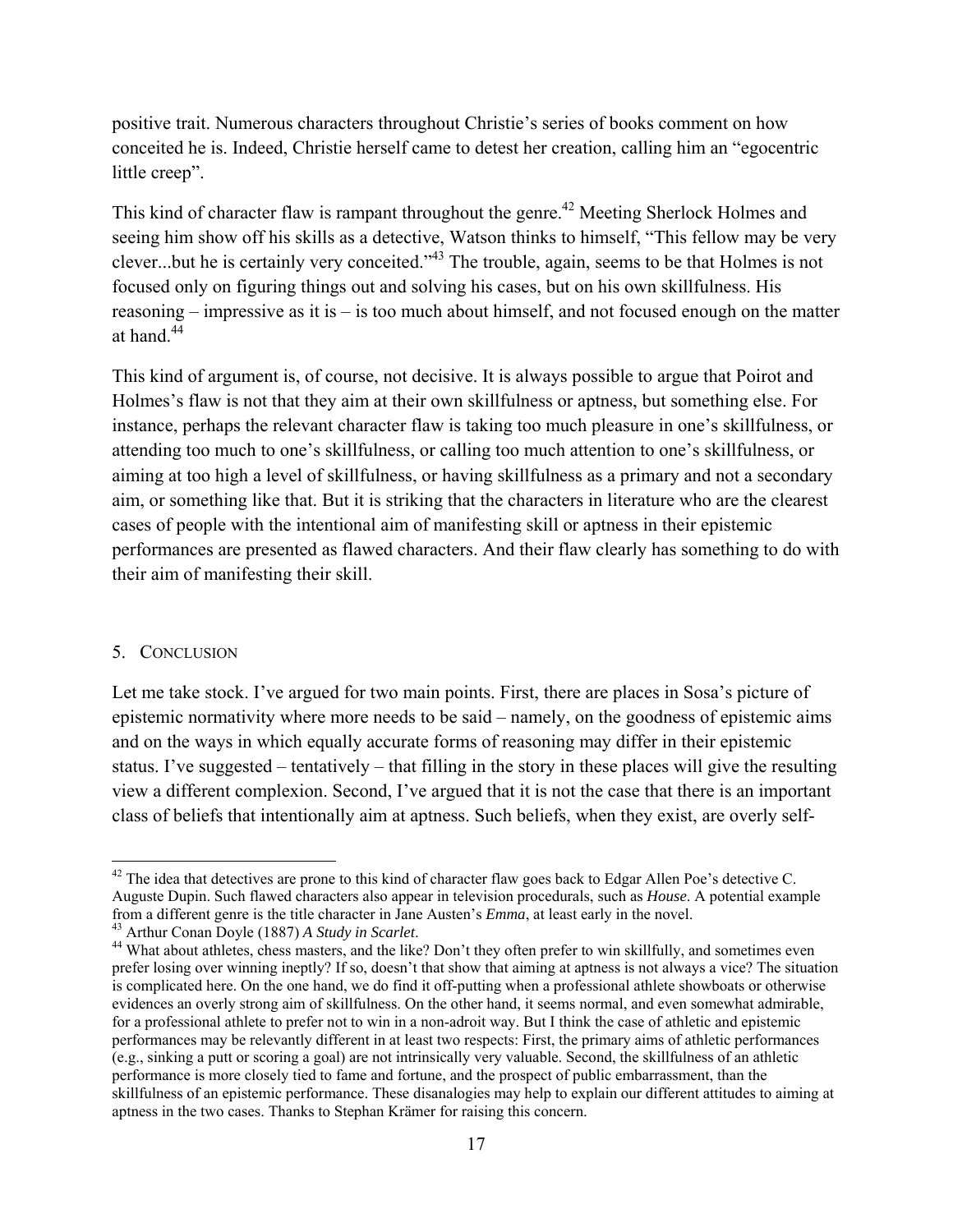directed, and seem more closely connected to vices than epistemic virtues. If that's right, then the picture of judgmental beliefs as aimed at aptness and as closely tied to agency and rationality should somehow be modified.<sup>45</sup>

#### **REFERENCES**

- Berry, S. 2013. 'Default Reasonableness and the Mathoids.' *Synthese*, 190: 3695–713.
- Boghossian, P. 2003. 'Blind Reasoning.' *Proceedings of the Aristotelian Society*, *Supplementary Volume*, 77: 225–48.
- Dogramaci, S. 2013. 'Intuitions for Inferences.' *Philosophical Studies*, 165: 371–99.

———. 2015. 'Communist Conventions for Deductive Reasoning.' *Noûs*, 49: 776–99.

- Enoch, D. and Schechter, J. 2008. 'How Are Basic Belief-Forming Methods Justified?' *Philosophy and Phenomenological Research*, 76: 547–79.
- Friedman, J. 2019. 'Inquiry and Belief.' *Noûs*, 53: 296–315.
- Grimm, S. 2009. 'Epistemic Normativity.' In Haddock, A., Millar, A. and Pritchard, D. (eds.), *Epistemic Value*, pp. 243–64. Oxford: Oxford University Press.
- Harman, G. 1986. *Change in View.* Cambridge, Mass.: The MIT Press.
- Hirji, S. 2019. 'Not Always Worth the Effort: Difficulty and the Value of Achievement.' *Pacific Philosophical Quarterly*, 100: 525–48.
- Kelly, T. 2003. 'Epistemic Rationality as Instrumental Rationality: A Critique.' *Philosophy and Phenomenological Research*, 66: 612–40.
- Li, H. 2018. 'A Theory of Epistemic Supererogation.' *Erkenntnis*, 83: 349–67.
- Miracchi, L. 2015. 'Knowledge Is All You Need.' *Philosophical Issues*, 25, *Normativity*, 352– 78.
- Schechter, J. 2017. 'No Need for Excuses: Against Knowledge-First Epistemology and the Knowledge Norm of Assertion.' In Carter, J. A., Gordon, E., and Jarvis, B. (eds.), *Knowledge-First: Approaches in Epistemology and Mind*, pp. 132–59. Oxford: Oxford University Press.
	- ———. 2019. 'Small Steps and Great Leaps in Thought: The Epistemology of Basic Deductive Rules.' In Balcerak Jackson, M. and Balcerak Jackson, B. (eds.), *Reasoning: New Essays on Theoretical and Practical Thinking*, pp. 152–77. Oxford: Oxford University Press.
		- ———. Forthcoming. 'Internalism and Entitlement to Rules and Methods.' In Graham, P., and Pedersen, N. (eds.), *Epistemic Entitlement*. Oxford: Oxford University Press.

<sup>&</sup>lt;sup>45</sup> This paper was presented at the 2018 Episteme Conference in honor of Ernest Sosa. I'm grateful to Jennifer Lackey for organizing such an excellent conference. Thanks to the conference attendees for their questions and comments, and especially to my commentator, David Sosa. Thanks also to Ram Neta and Kurt Sylvan for written comments. Thanks to David Christensen, Stephan Krämer, Stephan Leuenberger, and Bruno Whittle for helpful discussion. Finally, many thanks to Ernie Sosa for his contributions to epistemology, to the philosophical profession, and to the philosophy department at Brown University which he profoundly influenced over his 42 years there.